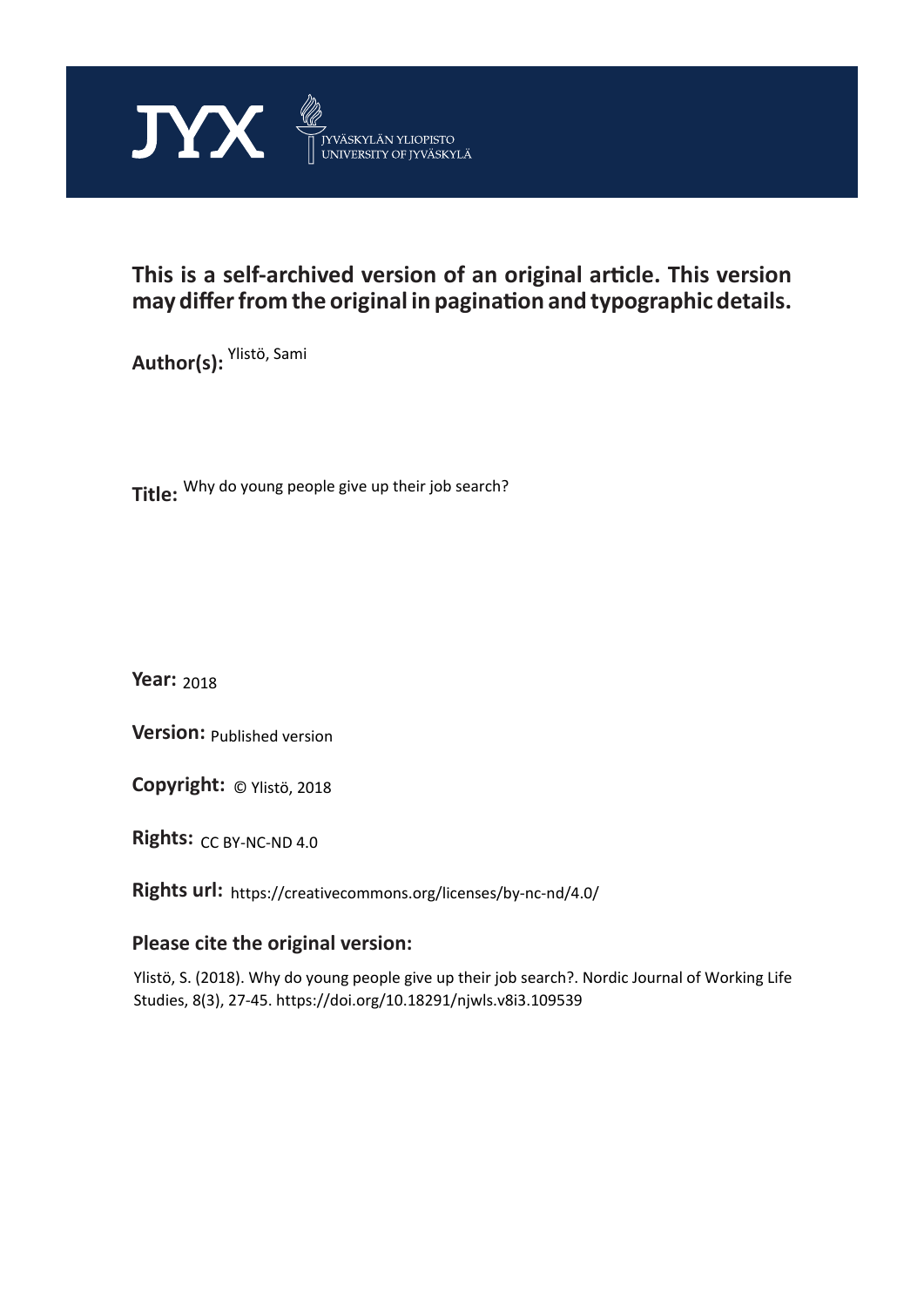

# Why do Young People Give up Their Job Search?<sup>1</sup>

#### ❚ **Sami Ylistö2**

*Project researcher, University of Jyväskylä, Department of Social Sciences and Philosophy, Finland*

#### **ABSTRACT**

*The decision to search or not to search for work is usually considered a purely individual choice. However, this is a simplistic view, which ignores important structural and situational aspects of job search behaviour. This article discusses the reasons why long-term unemployed youth in Finland give up their search for work or a student place. The data comprise 28 life course interviews that*  were analysed by means of content analysis. The data show that young people's job seeking *behaviour is greatly influenced by how they view their labour market position and prospects. Job*  search abandonment is often temporary and young people soon resume their search because of *the expectations of the society around them and their willingness to find work. The young people interviewed provided rational, emotional and life value reasons for their decision to suspend their job search. The article offers a deeper understanding of youths' job search behaviour.*

#### **KEYWORDS**

*Youth unemployment / long-term unemployment / job search obstacles*

## **Introduction**

ost European countries have seen a sharp rise in youth unemployment following<br>the economic crises of the 1990s (Thompson 2013, p. 11) and 2000s (Dietrich<br>2012, p. 4). Youth unemployment rates are more than twice as high as the economic crises of the 1990s (Thompson 2013, p. 11) and 2000s (Dietrich 2012, p. 4). Youth unemployment rates are more than twice as high as figures for adults, but there is a significant variation between European countries (Dietrich 2012, p. 13) because of differences in vocational and educational systems (Breen 2005). In Finland, the 1990s economic crisis pushed up the youth unemployment rate very sharply (Myrskylä 2010, p. 18). Figures then fell back somewhat, only to rise again in the wake of the 2007 economic downturn (Dietrich 2012, p. 4). Today, the Finnish youth unemployment rate is still higher than in EU28 countries (Eurostat 2017) on average.1 Compared with the other Nordic countries, Finland's youth unemployment rate is quite close to Sweden's, while Denmark, Iceland and Norway have significantly lower levels of youth unemployment. In Finland and the other Nordic countries, youth long-term unemployment is considerably lower than in the other European countries (Dietrich 2012, p. 18).

There have also been marked changes in European labour force policies over the past three decades. Most significantly, there has been a growing shift towards activating the unemployed, instead of pursuing full employment through direct job creation

<sup>&</sup>lt;sup>2</sup> Corresponding author: Sami Ylistö, Department of Social Sciences and Philosophy, PO Box 35, University of Jyväskylä, Jyväskylä 40014, Finland. E-mail: sami.ylisto@jyu.fi.



<sup>&</sup>lt;sup>1</sup> You can find this text and its DOI at https://tidsskrift.dk/njwls/index.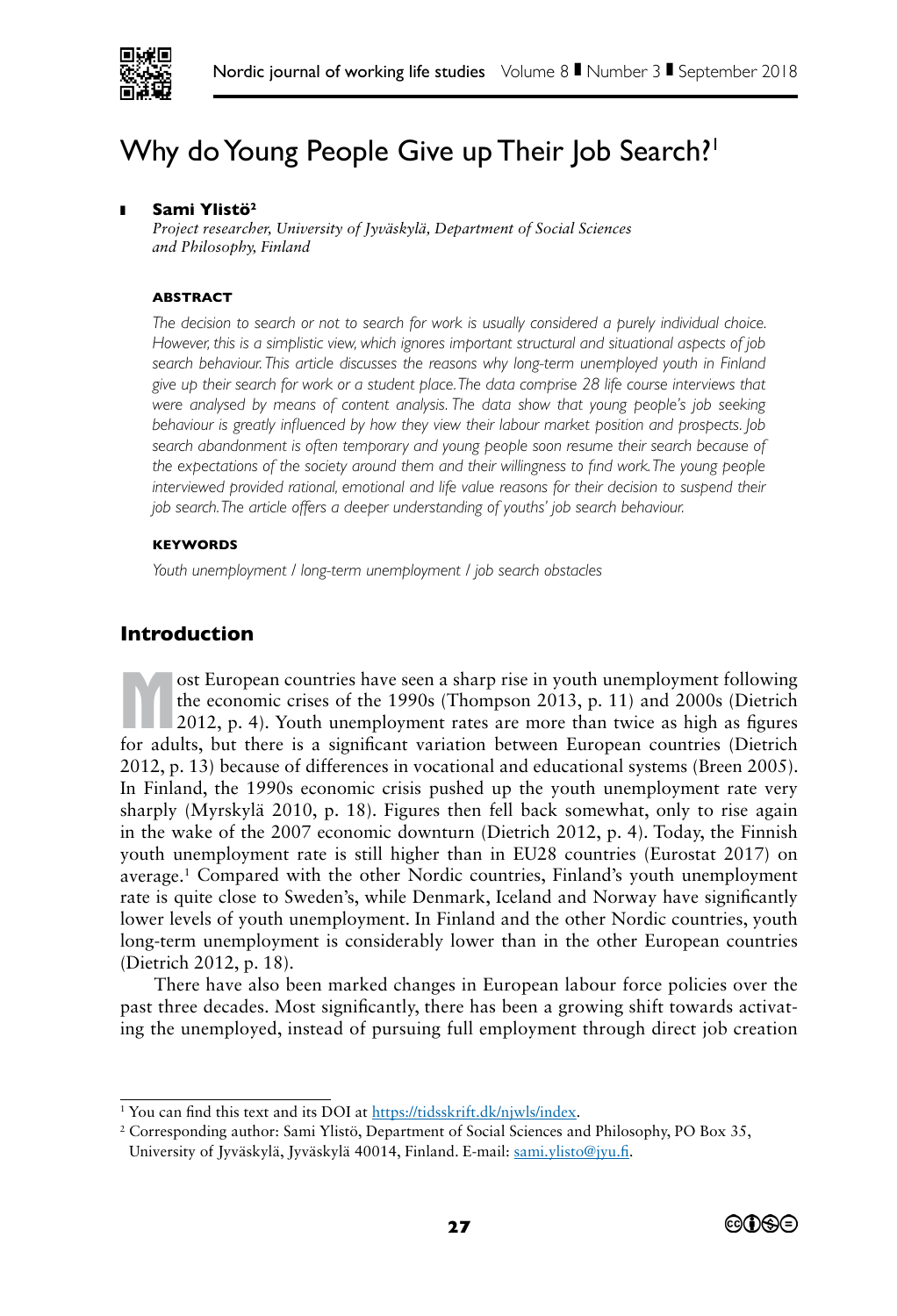or Keynesian demand management (Keskitalo 2008, p. 103). The policy of activation has also tightened the conditions for benefit receipt, making eligibility increasingly dependent on labour market participation (Keskitalo & Karjalainen 2013, p. 8). Active labour market policies have been viewed as ways of mobilizing available labour resources and improving overall labour productivity, reducing unemployment, and fostering incentives to work (see Johansson & Hviden 2007, p. 336, 339). Young people have been an important target for these active labour market measures, and will remain so in the future. Various labour market schemes have been put in place across EU countries to facilitate the entry of young people into the labour market (Dietrich 2012, p. 9; Karjalainen 2013, p. 217).

Ф

Although the Nordic countries by no means take the exact same approach to activation, their policies do share certain features in common. Broadly speaking, all citizens of working age in the Nordic countries are now facing the same employment requirements (Johansson & Hviden 2007, p. 344). Activation policies require that the unemployed must actively search for work and accept job or training offers (Hobbins 2016, p. 43; Johansson & Hviden 2007, p. 337; Keskitalo 2008, p. 135). Job seeking thus lies at the core of all activation efforts. The thinking is that unemployment at a young age is particularly liable to lead to passivity and to detract from the motivation to find work (Hobbins 2016, p. 45). In this framework, a low level of job search intensity is usually interpreted as a sign of laziness or lack of motivation: these people tend to be considered workshy. This explanation is far from satisfactory, however, as it focuses exclusively on the individual and ignores the structural or situational factors that underlie job-seeking behaviours. This is why more in-depth research is needed into job search abandonment.

In this paper, I explore the reasons given by long-term unemployed youths in Finland for their decision not to apply for a job or a student place. The analysis is not focused on active labour market policies per se. Rather, I am interested in young people's subjective assessments of their situation and obstacles to job search. The data consist of life course interviews with long-term unemployed youths in Jyväskylä, a city of about 140,000 people in central Finland. The decision to temporarily abandon the search for work or a student place was a recurring theme in the interviews: it was mentioned in 26 of the 28 interviews I collected for my doctoral thesis. Only eight of the excerpts from the data referred to applying for a student place compared with 123 references to searching for work. For simplicity, both are referred to as job search obstacles throughout the remainder of the article.

One of the most crucial decisions shaping the agency of the unemployed individual is whether or not to search for work. The decision hinges on a number of individual characteristics and the individual's life situation, including factors such as work capacity, family and personal finances. Nonetheless, giving up the search for work is not just an individual-level phenomenon. Instead, all job-seeking behaviours are heavily influenced by structural factors, most notably the current labour market situation. This is why the analysis of job search abandonment must incorporate the concepts of both agency and structure. Indeed, agency and structure are the key analytical concepts in this article, in the sense defined by Anthony Giddens in his structuration theory. Giddens's (1979; 1984) idea of strategic conduct is used to identify structural strains that shape and influence the long-term unemployed individual's decision to search for work – or to not to search for work.

#### ෨∩෧෧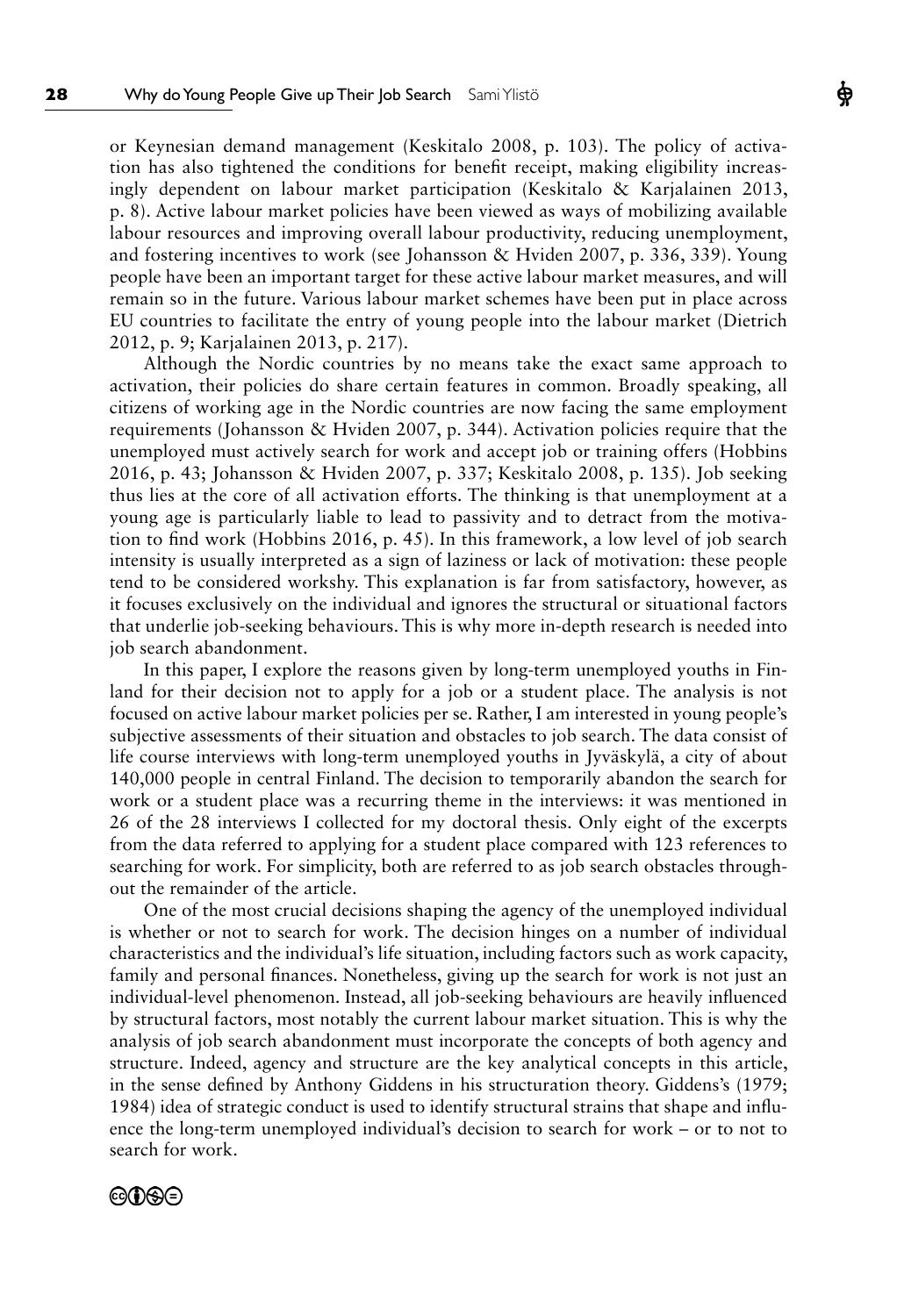#### **Researching temporary job search abandonment**

ф

Giving up the search for work ties in closely with job search intensity. The criteria on which job search intensity is assessed include factors such as the amount of time spent on looking for work and the number of jobs applied for (Kuvaja 2011, p. 18). In Finland, there is a relative scarcity of research into job search intensity among the unemployed (see Virjo & Aho 2001, p. 55), but internationally, the subject has attracted considerable attention. Another area that has gained much interest is on-the-job search among people who have been laid off or who are changing jobs. The motives and social factors at play in the decision to give up looking for work are somewhat different from those involved in active job search (Vanteenskiste et al. 2004, p. 347, 360), but job search abandonment is nonetheless rarely examined as a separate research question. Studies on job search intensity and qualitative research into the experiences of the unemployed routinely ignore the reasons for giving up the search for work. Therefore, in order to provide the necessary background for the research question of this article, it is necessary to turn to earlier studies on job search intensity and experiences of unemployment.

Earlier results on the effects of job search intensity on the probability of finding work are mixed: some studies report that high job search intensity increases the prospects of employment (Kanfer et al. 2001, p. 849; Wanberg et al. 1999, p. 904), others indicate that job search intensity has no independent effect on improving employment prospects (Virjo & Aho 2001, p. 57). It has been shown that individuals who report low levels of job search self-efficacy are less likely to look for work as intensely and are more likely to use ineffective search techniques than individuals with a high level of job search self-efficacy (Wanberg et al. 1999, p. 898–899). In other words, the most active job seekers are the same people who have the best prospects of employment as it is.

Research has found that individuals with a high job search intensity have more mental health issues than those with a lower job search intensity (Bolinder 1999, p. 56; Vuori & Tervahartiala 1995, p. 47). This finding has been explained by suggesting that active but unsuccessful job search is liable to cause disappointment and frustration and therefore mental ill health (Virjo & Aho 2001, p. 57). It has been reported that autonomous motivation for refraining from job search is positively related to both general health and life satisfaction (Vanteenskiste et al. 2004, p. 355). Job search intensity is influenced by a variety of situational factors. Illnesses, child care, and family responsibilities, for instance, may contribute to hamper the individual's job search efforts (Vanteenskiste et al. 2004, p. 355; Wanberg et al. 1999, p. 899), whereas financial hardship may be associated with a higher level of job search intensity (Kanfer 2001, p. 844; Wanberg et al. 1999, p. 903).

Psychological studies of job search behaviour draw a close parallel between job search intensity and motivation. According to self-determination theory, motivational intensity is dependent on the extent to which motivation comes from intrinsic as opposed to extrinsic sources (Ryan & Deci 2004, p. 16). Job search motivation forced upon the individual from the outside is bound to be lower than intrinsic motivation coming from within the individual. Expectation value theory suggests that job search intensity is regulated by expectations of job search success (Feather 1990). The higher people's expectations that they will meet the employer's requirements, the more likely it is they will apply for the vacancy (Savaja 2000, p. 3).

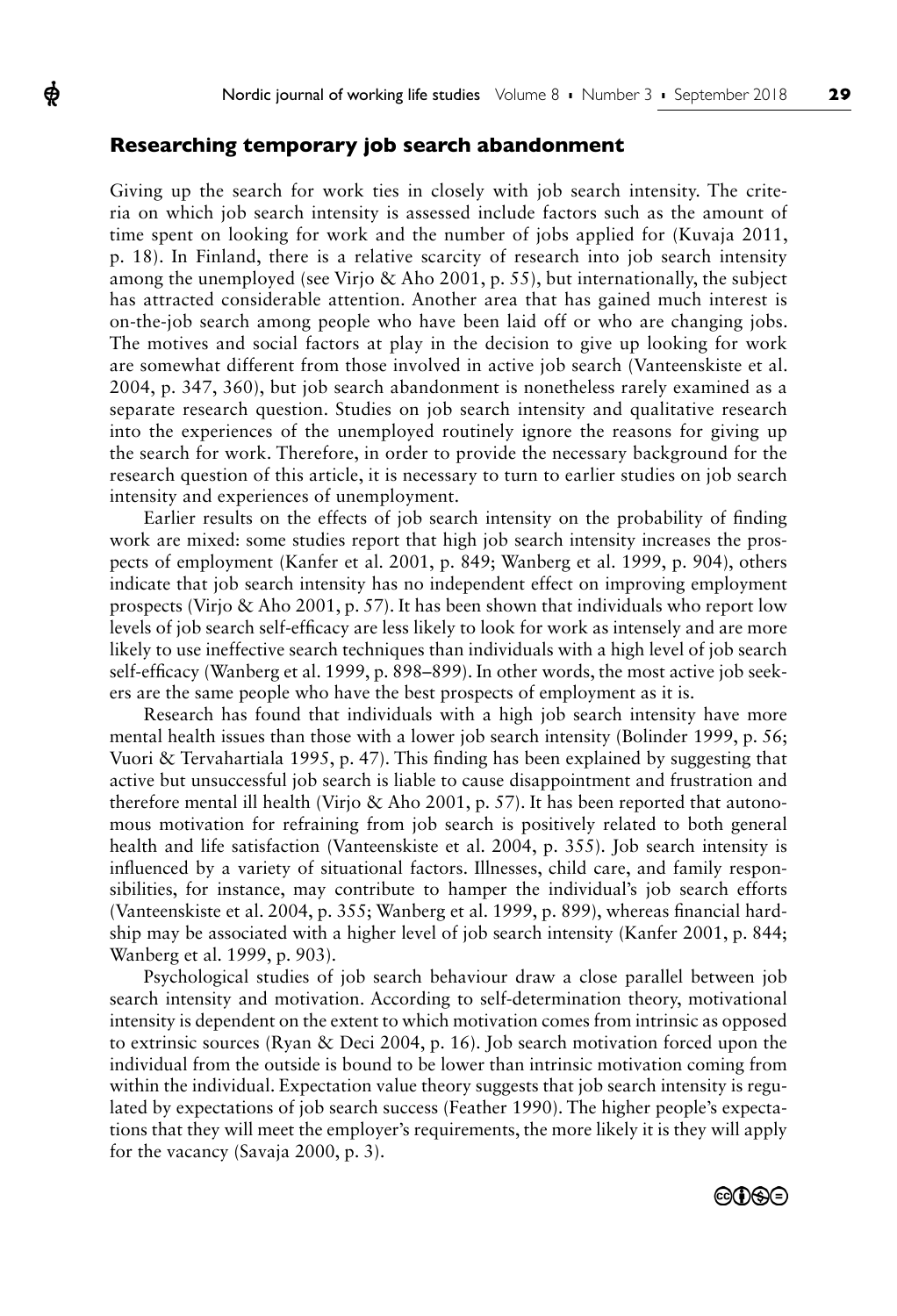It seems that low job search intensity is associated with prolonged unemployment (Savaja 2000, p. 58–61; Virjo & Aho 2001, p. 70), yet it has been reported that the longterm unemployed, on average, have a high work motivation (Aaltio 2014, p. 21). Job search intensity does not decline in the same way across the board: some people who are on union-paid unemployment benefit, for instance, will only begin actively to search for work when they know their benefits will soon be running out (Terävä et al. 2011, p. 57–58). There is also evidence that unemployment benefit sanctions increase the reemployment rate of labour market subsidy and basic unemployment benefit recipients. This, it has been suggested, is explained by the fact that benefit sanctions decrease the reservation wage level and increase the jobseeker's efforts, which positively impacts the likelihood of employment (Busk 2014, p. 65, 71). Furthermore, it has been found that job search intensity declines during participation in active labour market schemes (Aho & Vehviläinen 1997, p. 162; Hämäläinen & Ollikainen 2004, p. 20; Hämäläinen & Tuomala 2006, p. 31–32).

Ф

Unemployment traps are likewise connected with job search intensity. If income from benefits is close to the level of income from work, then labour supply theory gives cause to assume that unemployment becomes an attractive alternative to gainful employment: it is thought that people will prefer to stay at home on public sector subsidies instead of going out to work (Parpo 2007, p. 18). However, these unemployment trap assumptions are challenged by results from several studies. It seems that people are in fact prepared to accept job offers even if they could earn the same or more from benefits (Forssén & Hakovirta 1998, p. 26; Hiilamo 2003; Holm & Kyyrä 1997, p. 39–41; Parpo 2007, p. 46, 72; Pedersen & Smith 2001, p. 286). One possible explanation is that in the long run, a job that offers no financial incentive may provide a stepping stone to a better paid job in the future.

Overall, there is marked interindividual variation in job search intensity (Savaja 2000, p. 60). However, individual factors impeding employment may have only minor significance and have a limited effect in the labour market. For this reason, an examination of obstacles to employment that is focused on one single factor may leave us with an incomplete picture of the situation of the unemployed (Parpo 2007, p. 57). Job search intensity is often influenced by multiple factors at the same time. Accordingly, the decision to give up the search for work is usually the net effect of several individual and societal factors.

#### **Job search and strategic conduct**

The decision to search or not to search for work is not just individual in nature, because job search can be complicated by a host of structural and labour market factors. Young people are in a weaker labour market position than many other groups. They are often employed in temporary jobs, and they lack the experience that is crucial in the competition for jobs (Nyyssölä 2002, p. 130–131). Tough competition makes the challenge of job seeking even harder. In major Finnish cities where most young jobseekers live, there are usually dozens if not hundreds of job applicants for every job vacancy. This brings us to one of the most fundamental and traditional questions of social research: the question of how the relationship between structures and individual agency is determined in each particular situation. For this reason, the analysis here needs to employ not only the concept of agency but also the concept of structure.

## ©û\$⊖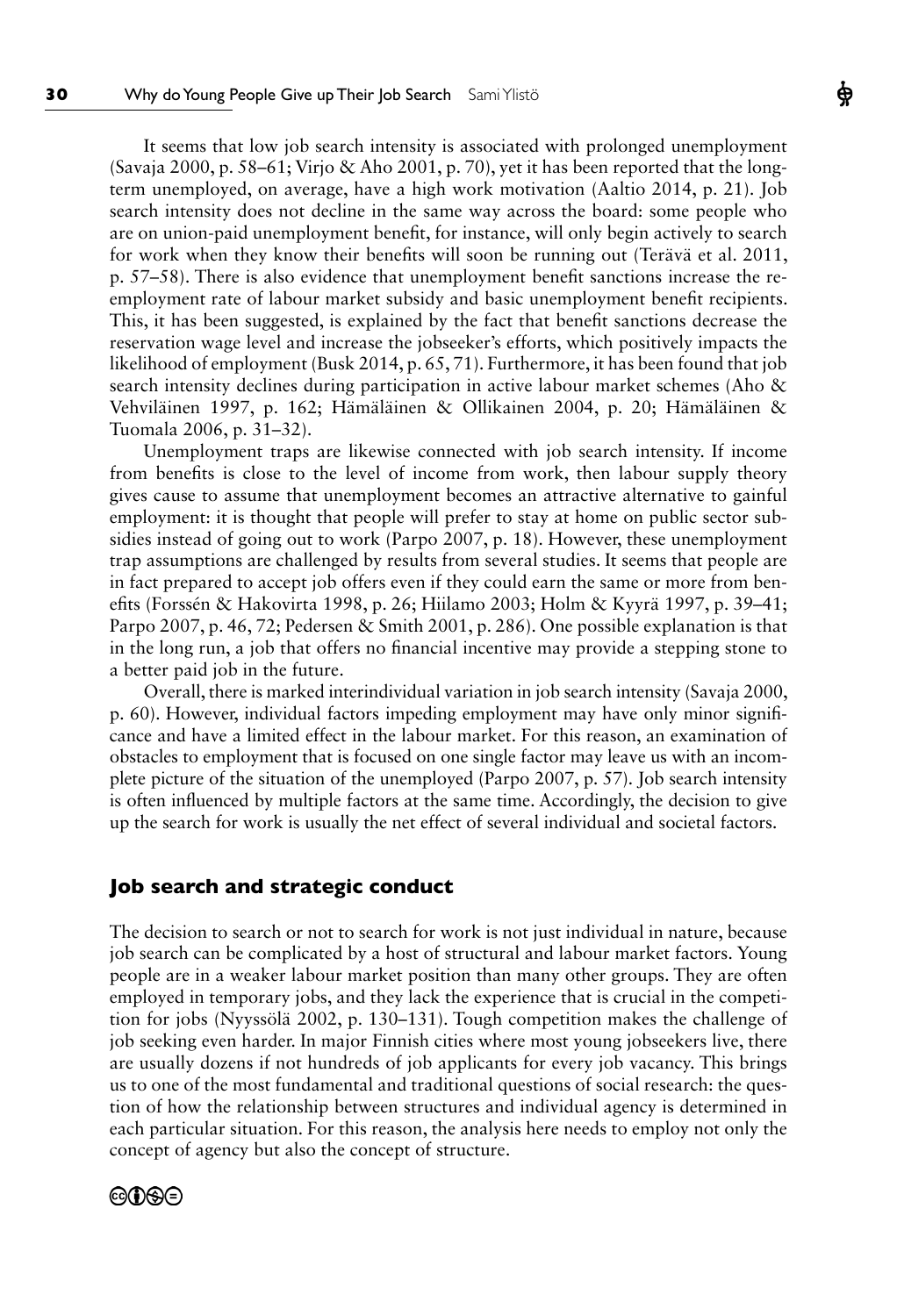I use the concepts of agency and structure in the sense of Giddens's structuration theory. Giddens says that action refers to intervention in events in the world in order to produce definite outcomes. Agency involves power in the sense of transformative capacity, which can be taken to refer to agents' capabilities to reach wanted outcomes. However, agency has many limitations (Giddens 1979, p. 88; Giddens 1984, p. 15). For example, structures are relatively constant features of society, and individuals cannot just wish them away (Heiskala 2000, p. 187). Nevertheless, structure is not to be equated with constraint, but it is always both constraining and enabling. Structures, as recursively organized sets of rules and as resources, are medium and outcome of the practices they organize (Giddens 1979, p. 70; Giddens 1984, p. 25). The main structures relevant to job search are those related to the labour market and the social security system. These structures provide citizens with access to financial resources on condition that they adhere to a number of informal as well as formal rules. Active labour market policies have also increased demands for active job search and for acceptance of job offers.

Job search abandonment can be seen as a strategic solution for the long-term unemployed in various life situations. In Giddens's terms, the analysis of strategic conduct means giving primacy to strategies of control within defined contextual boundaries. It concentrates on the contextually situated activities of definite groups of actors, drawing attention to 1) agents' knowledgeability, 2) their motivation and 3) dialectic of control (Giddens 1984, p. 288–293). Knowledgeability means that every social actor knows a great deal about the conditions of reproduction in the society of which they are members (Giddens 1979, p. 5). It is important to understand how long-term unemployed youths figure out their labour market position and prospects and how this knowledge affects their job search decisions. Motivational components of action refers to the organization of an actor's wants, straddling conscious and unconscious aspects of cognition and emotion (Giddens 1979, p. 58). By dialectic of control, Giddens means that the less powerful can exert some control over the more powerful (Giddens 1984, p. 374). In our context, this means that unemployed individuals do not blindly follow official rules, but may also act otherwise by circumventing or breaking rules and expectations.

## **Material and methods**

ф

The data analysed for this research consist of 28 life course interviews running to a total length of  $57$  hours.<sup>2</sup> I chose to collect my data in this way because the method agrees well with the notion of strategic conduct that emphasizes individual activity. Seen from the life course standpoint, individuals appear as active agents who have the capacity to shape and direct their life events (Giele & Elder 1998). Changing lives are in constant interplay with the changes happening in society and its structures. Neither can be understood conceptually without the other (Riley 1998, p. 46). For this reason, it is impossible to consider the meaning of work to young individuals in isolation from their current life situation, the many possible motives they have for working or from the concrete jobs available at each moment in time (Tuohinen 1996, p. 84).

I recruited the interviewees via organizations providing rehabilitation and training services for the unemployed and via the social networks of unemployed youths. All interviewees lived in and around Jyväskylä in central Finland and had been unemployed for at least 12 consecutive months before age 30. Cumulative unemployment duration was

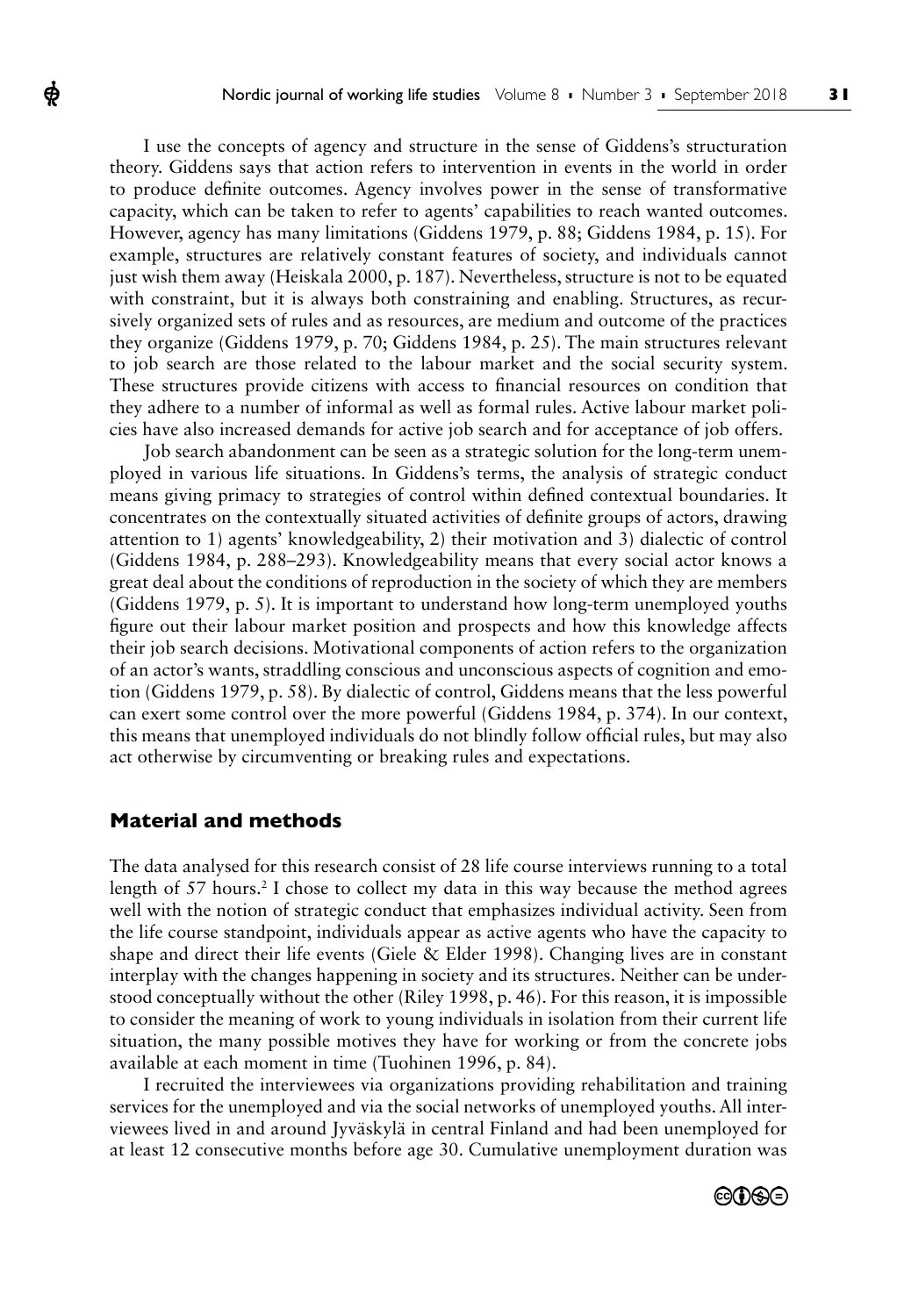calculated based on the extended definition of unemployment, which means that participation in active labour market schemes does not interrupt unemployment (Montén & Tuomala 2003, p. 20).

The life course interviews started from childhood events and proceeded via school years to experiences of work and unemployment, current situation and future plans. The interviews were open-ended and frequently used follow-up questions to gain deeper insight into the youths' experiences. The interviews were analysed using the methods of qualitative content analysis (Cavanagh 1997; Elo & Kyngäs 2008; Miles & Huberman 1994, p. 183). Specifically, I used inductive content analysis, which includes open coding, categorization and abstraction (Elo & Kyngäs 2007, p. 109). I extracted from the material 131 original expressions in which the interviewees discussed their reasons for not having applied for jobs or student places. At the coding stage, I condensed the original expressions (Miles & Huberman 1994, p. 10–11) into a couple of words that captured the essence of those expressions. For example, the original interview excerpt 'I don't really have the self-esteem to apply for jobs or student places' was condensed into the category 'poor self-esteem'.

Following data condensation, I grouped the data into categories with similar meanings. Each category was named using content-characteristic words (Elo & Kyngäs 2008, p. 111). At the same time, I abstracted the data in order to proceed from the interviewees' original expressions to theoretical concepts. I continued with this abstraction by combining classifications as far as this was possible from the standpoint of the data. This yielded 25 categories describing reasons for giving up the search for work, which were then combined into six clusters. These clusters were named as disappointments, difficult life situations, lack of knowledge, practical problems, alternative orientation and job contents. Finally, these six clusters were reduced to three theoretical classes: rational, emotional and life value obstacles to job search.

Job search obstacles describe the youths' perspective on the difficulties they had experienced in searching for work. People can react to similar life events in very different ways. Some describe their difficulties in searching for work in very rational terms, the accounts of others revolve around negative emotions and others still say they have lost all interest in work. For this reason, the categories formed in content analysis are not intended as mutually exclusive, but involve some inevitable overlap. The key decisive factor with respect to the classification is the interviewees' articulation: do they describe their job search rationally, in emotional terms or from the standpoint of their life values. Quite often the interviewees' narratives combined different types of explanations. The interviewees' names have been changed and all other identifying data removed for reasons of anonymity. Filler words have been edited out for readability.

#### **Rational job search obstacles3**

Rational narratives of job search obstacles provided sound and well-justified reasons for why the interviewees had given up searching for work. Rational accounts of life situations may otherwise be very similar to emotional narratives of job search obstacles, but they do not mention the negative emotions attached to searching for work. The two major rational job search obstacles mentioned in the interview narratives were practical problems and lack of knowledge.

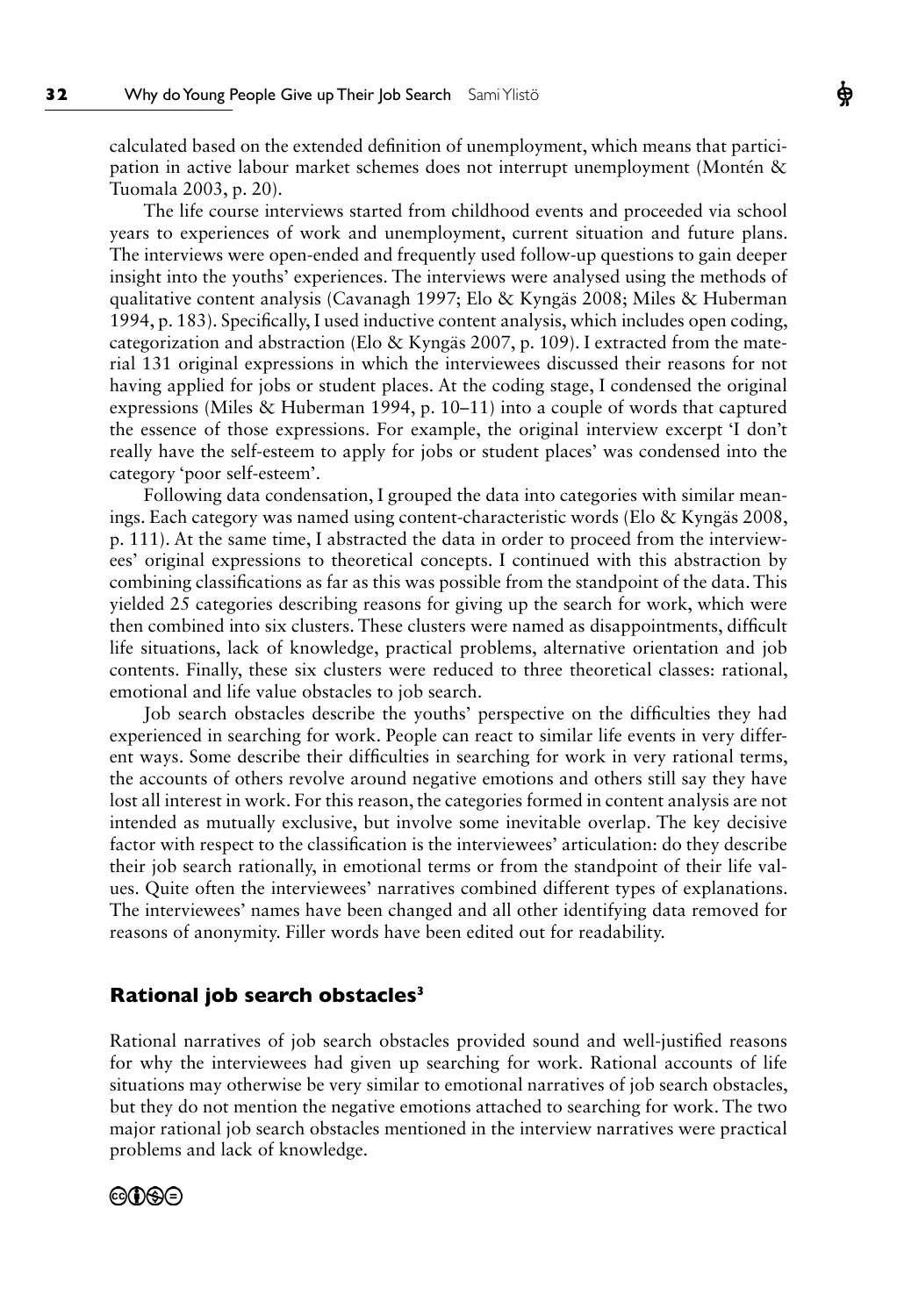#### **Practical problems**

ф

Practical problems refer to the rational reasons why, from the unemployed youth's standpoint, it does not make sufficient sense to apply for a job offered, or indeed why accepting a job is impossible. Practical problems are concrete barriers to job search. When speaking about these problems, young people are also able to rationalize the strategic decisions they have made. In Giddens's (1984, p. 5) terms, the rationalization of action means that agents can maintain a continuing theoretical understanding of the grounds of their activity. Youths are very knowledgeable of their situation and give well reasoned arguments as to why they have decided not to search for work. In their interviews, the youths mention virtually all the known reasons for structural unemployment, that is qualifications, vocational skills and training, the applicant's geographical residence and work experience, which differ from the job vacancies available (see Pehkonen 1998, p. 319). The locking-in effect associated with active labour market measures, that is the reduced intensity of job search during these measures (Hämäläinen 2013, p. 179), is also seen in the interviews.

Another practical problem raised in the interviews is poor health. A poor state of health is usually connected with difficult life situations, but even health can be approached in purely rational terms. Seen from this standpoint, health is reduced to an issue of disability and does not necessarily involve any emotional burden. Other factors impacting young people's job search include unemployment (Parpo 2007) and bureaucracy traps (Hiilamo 2010, p. 277) as well as poor prospects for employment. Resulting from structural incongruities between the social security system and the labour market, unemployment and bureaucracy traps effectively undermine the willingness of young people to apply for short-term jobs. Vocational school graduate Jaana (29) said this in her interview:

*SY: So have these jobs affected your benefits?*

*J: Well it's really hard to go because you're listed as unemployed again and all your benefits are completely screwed up.* 

*SY: Can you elaborate on that?*

*J: Well there's a long period when you don't get any money at all and you have all these waiting periods and stuff, and then sometimes they've like offered me temporary jobs, I mean real short ones, they're absolutely not worth it. They just mean you'll be left with less income than before.* 

*SY: So you're left with less money in pocket?*

*J: Yeah I'd almost say that's the case. At least you won't be getting more. I mean like a two-week job, you won't – all the paperwork that's involved, you just can't be bothered.*

Jaana gives a rational description of the unemployment and bureaucracy traps related to short-term temporary jobs. She says the financial benefits from accepting such a job are minimal or even negative. This meets the criterion of an unemployment trap, as the individual's net income would not increase from the amount they receive in benefits. Jaana also describes the huge amount of paperwork involved. Even after a brief spell at work, the unemployed have to reapply for benefits, which is a long drawn out process causing delays in payments and financial uncertainty. Short-term temporary jobs also complicate everyday life and planning ahead, as the rules involved are often strictly binding

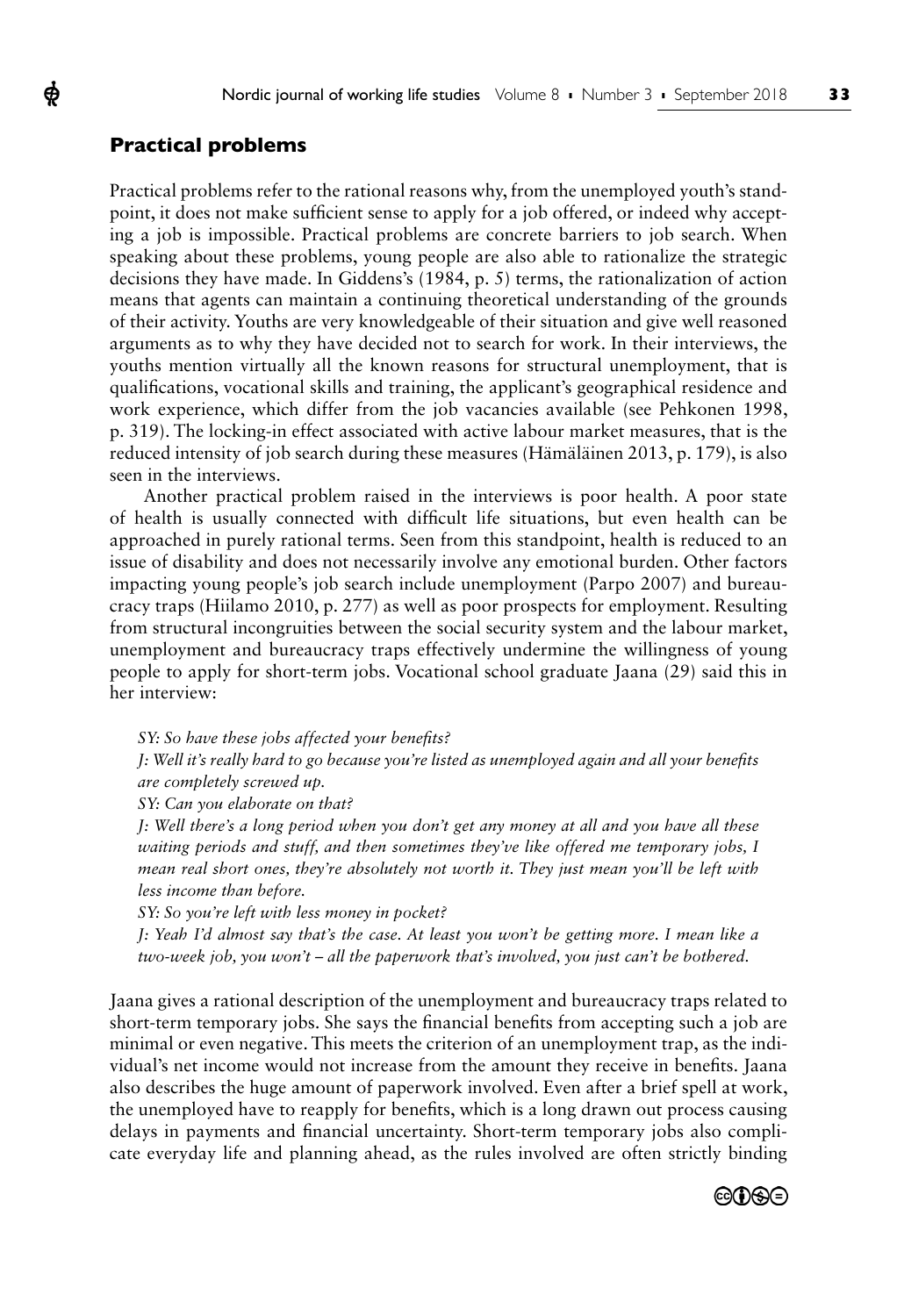upon employees. Anyone interested in working for the same company in the future must be prepared to accept even the shortest jobs at very short notice. These factors figure prominently in the long-term unemployed youths' narratives as to why they are reluctant to apply for temporary jobs shorter than two weeks. As far as they are concerned, short temporary jobs are a burden for the unemployed youths, because the short notice complicates everyday life and the benefit system plays havoc with daily finances. It is a reasonable strategic decision to decline these kinds of job offers.

Ф

Many of the youths interviewed have poor prospects of employment, which they often recognize themselves. Some are able to take a rational view of their situation. One of the reasons why they think their chances of getting work are minimal is that there simply are not enough vacancies in their sector. Some interviewees say it is impossible for them to compete with the countless other applicants. They also recognize that they have gaps in their qualifications, which will hurt their chances of getting a job. If they think their prospects of finding work are poor, making an effort and pushing hard to land a job will not necessarily seem a very rational thing to do.

#### **Lack of knowledge**

The youths often say in their interviews that they do not have the necessary knowledge to search for work. It is hard for them to apply for jobs because they are not sure in which sector they would want to work, because they have no clear plans for employment, or because they lack knowledge about work and careers in general. Giddens points out that agents' knowledgeability is always limited in respect of boundaries of action (Giddens 1979, p. 144), but in this case, the information needed for strategic decision-making in respect of job search is almost totally absent. Intentional action always requires that agents utilize their knowledge to achieve particular outcomes (Giddens 1984, p. 10). This is why intentional action is almost impossible without a clear notion of the ultimate aim of that activity or the means with which it can be achieved. For this reason, lack of knowledge is a problem first and foremost of rational decision-making, and it hampers intentional, goal-oriented activity in the labour market. Urho (30) is an example of a person who for these reasons has had great difficulty orienting to the labour market.

*U: Well at the point when you knew what you were going to apply for, it wasn't at that stage really difficult at all. Which it was when you still didn't know what sector you'd like to get into. I mean it was impossible to get started in that situation. But now that you had work experience, a degree and when you knew what you wanted, at that stage it was real easy.*

*SY: Okay.*

*U: You knew what you're doing.*

*SY: Was there earlier some sort of mental barrier to searching for work?*

*U: Yeah I'm sure there was. And there was the uncertainty that you didn't know what you wanted. Perhaps that was the main thing. The main problem. You needed really to find that one thing before you could seriously turn your attention to the labour market.*

Urho is a typical example of a person whose youth has been characterized by aimlessness. This is a result of not knowing what one wants from life. Urho dropped out of his

#### ෨∩෧෧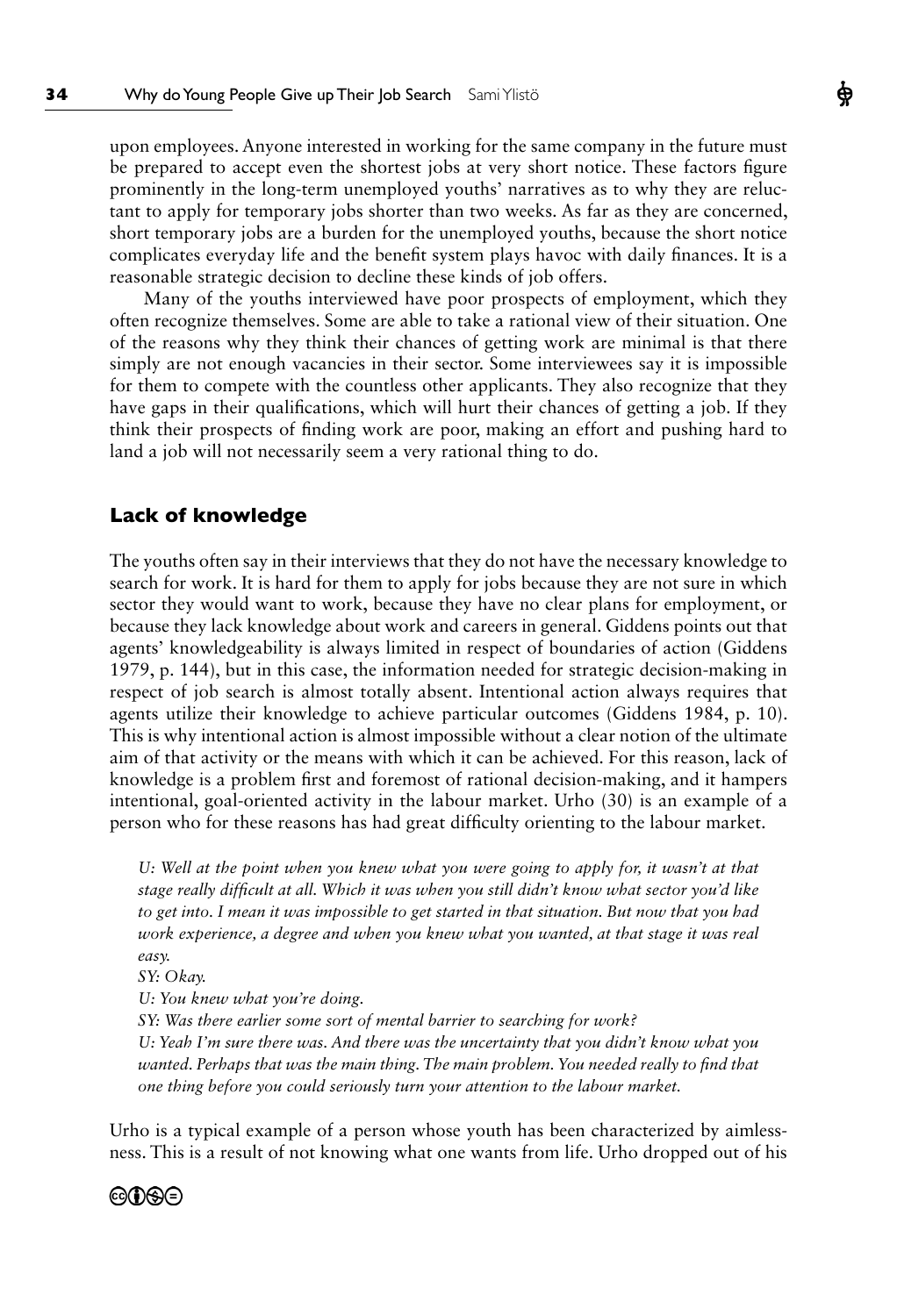first degree programme because he lacked interest and motivation, but he later completed another vocational degree. In his own words, he 'did nothing' with this degree. Later on, he 'couldn't even be bothered to look for any work', and he was unemployed for some four years. Because of their lack of knowledge, the interviewees have had difficulty identifying and understanding the structures of society in which they are expected to lead their lives. They said they often were not even interested to find out, hinting at difficulties with strategic decision-making and future planning that in the absence of outside help may persist for years. Indeed, an intervention by some outside party often appears in the youths' narratives as a turning point in their lives.

In Urho's case, this turning point came in the form of a job offer from the employment office. This eventually brought him a trainee position with another employer, which proved to be a good experience. Finding a meaningful job and the experiences of success provided a clear direction for Urho's future planning. He later applied for other trainee positions in the same sector and completed a degree. The key factor that helped Urho turn the corner and encouraged him to start looking for work was the discovery of his 'own thing', which he felt he was good at and which he 'liked doing'. As a result, this passive unemployed youth transformed into an active and keen job applicant who soon found a job after graduating. He has now been working for several years and his future work prospects are good.

Urho is no exception. In fact, there were quite a few youths who contemplated out loud about 'what would be an interesting sector' or who said they 'hadn't found a suitable job' or that they 'haven't got a clue what to apply for'. It seems that young people lack the experience that would help them decide which sector and field would suit them best. In the absence of this experiential knowledge, their career plans remain vague and abstract. This lack of clarity translates into hard-to-achieve goals and objectives, which in turn are associated with more psychological distress (Emmons 1992). It is also clear from the interviews that the youths have many gaps in their knowledge about work and careers in general, as they consider which sectors and fields offer the best prospects of finding work, as they have no idea of the qualifications required in different jobs and occupations, and as they may also be unclear about application procedures to different schools and institutions. Their lack of knowledge is often reflected in a rather fatalistic discourse in which the narrator's own role is pushed to the margin. In this connection, the youths use such expressions as 'we'll just have to see what turns up' and 'they know what they're doing at the employment office', in which the narrator has no active role in the unfolding of events. This kind of narrative suggests a reduced ability to plan ahead for the future and make strategic decisions.

#### **Emotional job search obstacles4**

ф

Emotional obstacles to job search are characterized by an emotionally laden narrative. The youths refer to the negative emotions elicited by looking for work, which often have to do with the stress involved. Stress tends to surface in situations that people think may threaten their well-being and exceed or tax their existing resources (Folkman et al. 1986, p. 992–993). It is clear from their narratives that these youths are keenly aware of the environment's pressures and expectations with regard to their looking for work, but they feel there is very little they can do to influence the situation. In an objective

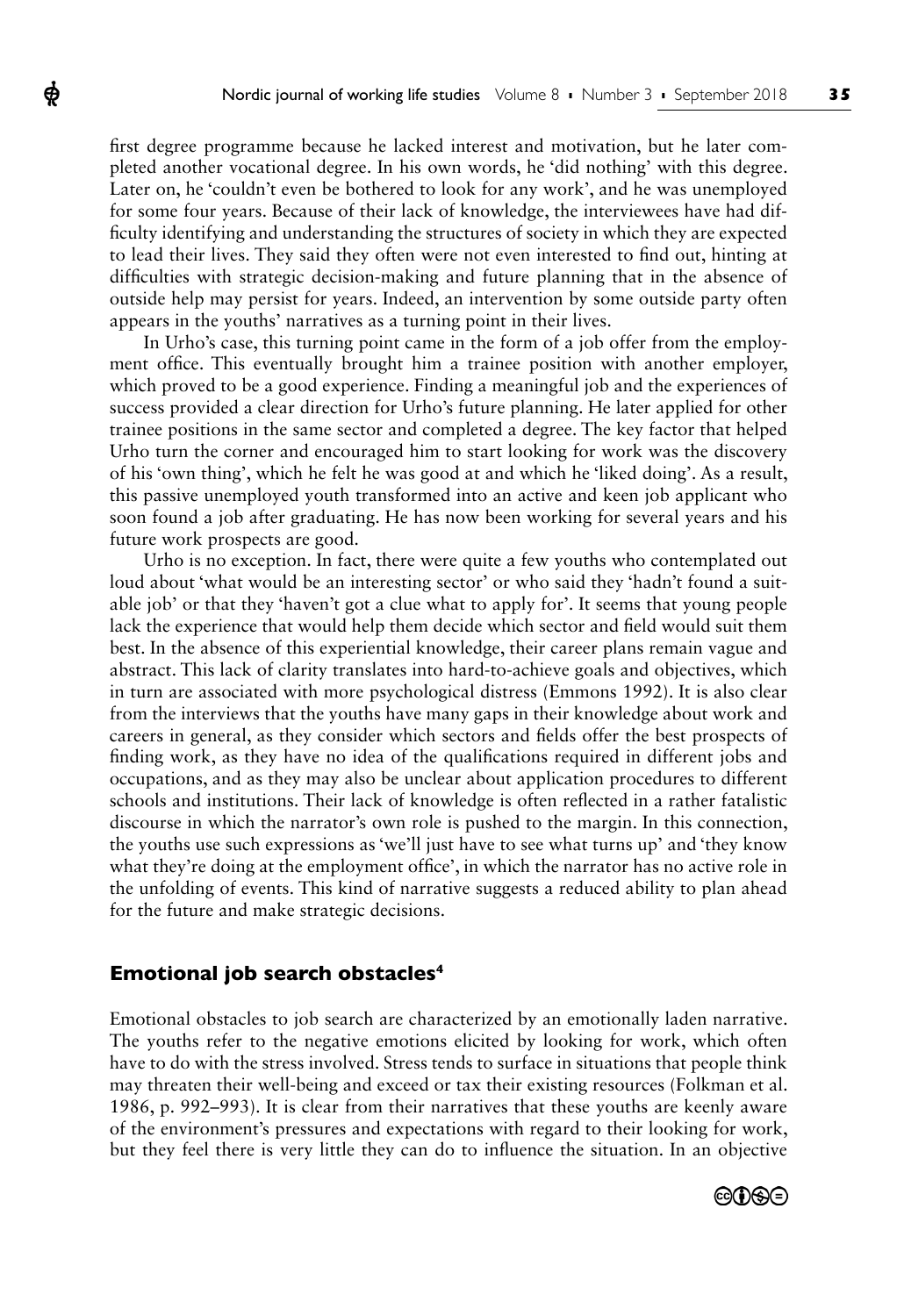assessment, they might have had some options, but the applicants have either not been aware of them or concluded that it would be too hard to achieve them. Consequently, the youth start to avoid searching for work because they do not want to face the associated negative emotions. Emotional job search obstacles are caused by disappointments and difficult life situations.

## **Disappointments**

Disappointments highlight the emotional reactions associated with job search failure, being rejected and giving up. In their narratives of disappointment in connection with job search, the youths usually describe their unemployment as a forced situation. They had tried to find work, but failed time and again. Seen from their own standpoint, the interviewed youths had hardly any realistic means of influencing their prospects of finding work, but they just had to resign to the situation. Individuals have virtually no input into such external factors as employers' hiring criteria, including years of experience and job specific skills (Fugate et al. 2004, p. 16). The story of Lauri (31) is one example of trying but failing. He has two vocational degrees and has been out of work for a total of almost eight years, during which time he has taken part in countless active labour market measures. Even so during his lifetime, he has been in paid employment for just one single month. He describes his job search as follows:

*SY: Have your experiences of unemployment changed over time? L: Sure yes, or how should I put it. Or you just can't be bothered any more to really try. Early on I'd use to send in no end of applications and apply everywhere, even if I really wasn't even qualified.*

*SY: So you'd be actively searching for work?*

*L: Yeah, but I mean you get fed up. It becomes a shitty job in itself, looking for work and running around all these places and failing all the time. It's a real drain. You know, why go to the trouble to apply cos it's always the same, yeah yeah you were the best applicant in the world but unfortunately we're not hiring you but we chose this other poor sod.*

Lauri's story is a typical example of the disappointments associated with job search failure. These young people who have been disappointed in their efforts to find work insist they have tried really hard, but repeatedly failed. These failures can also be addressed in a purely rational manner, but they transform into disappointments when they have a negative emotional charge. In Lauri's case, his job search disappointments changed an initially active and eager applicant into a pessimistic and passive unemployed youth. In his own words, the constant failure of his efforts made the search for work a 'shitty' business and he became 'fed up'. My interpretation is that Lauri's frustrated outbursts and anger stem from his sense of disappointment (see Lähteenmaa 2010, p. 59). Likewise, the comment that the efforts invested in job search are a 'real drain' is clearly linked with the mental stress caused by job search. Disappointments make searching for work a mentally strenuous exercise and therefore the decision to give it up makes perfect sense to young people as a strategic choice. This brings youths face to face with society's high expectations regarding active employment and often spurs them to resume their efforts later on. The life course of the youths interviewed is typically a succession

## ෨∩෧෧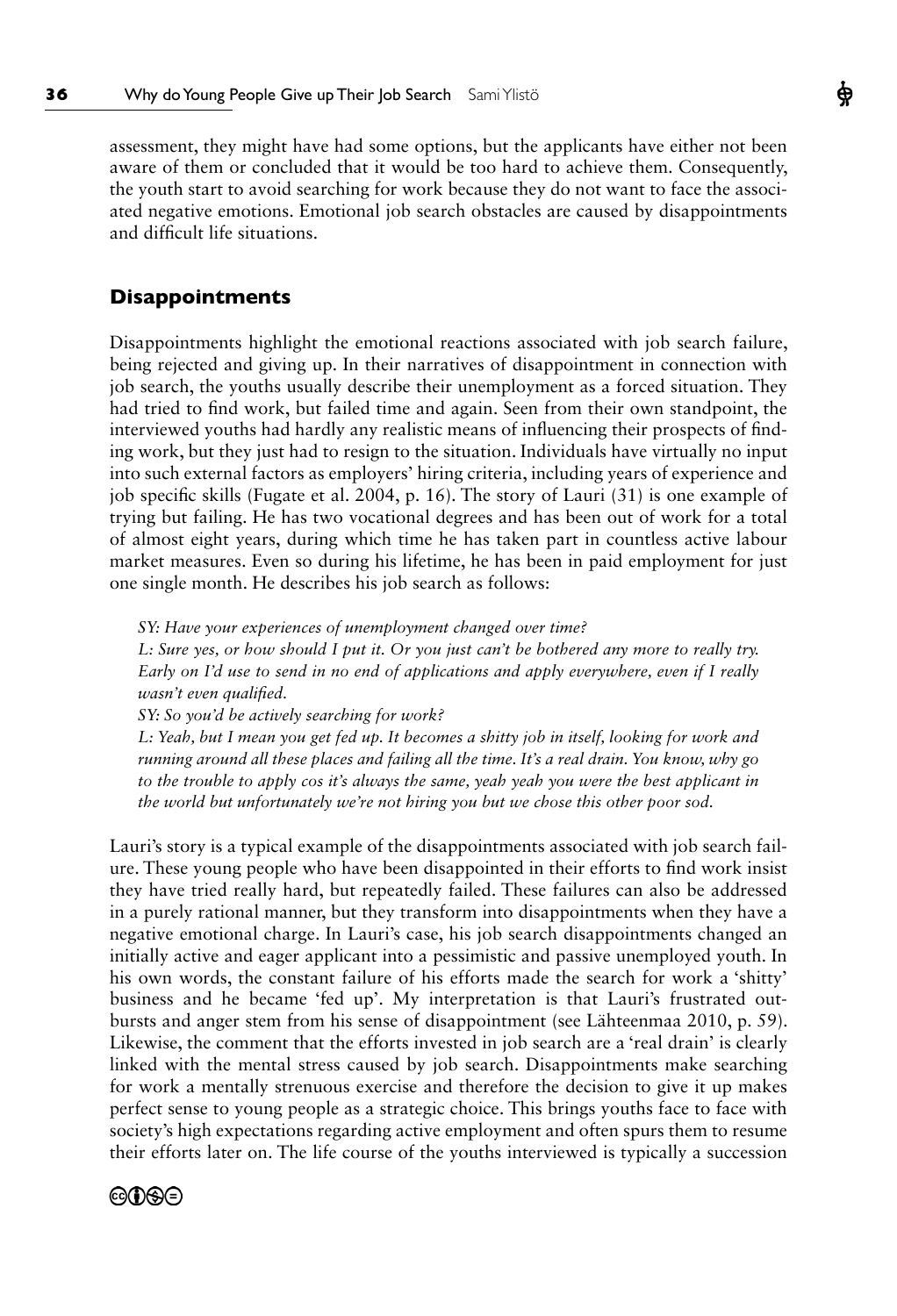of active job search periods lasting from a couple of days to up to months, which are interspersed with sometimes much longer periods of suspended job search.

### **Difficult life situations**

Ф

Difficult life situations refer to emotionally exhausting stages in young people's life courses. Examples of such situations include mental health problems, burnout, substance abuse, broken relationships and the death of a close person. These same issues can also be addressed in entirely rational terms, but only those expressions are classified in this category that specifically mention the negative emotions aroused by the situation. Difficult life situations also differ from disappointments in the sense that in most cases, youths have not even managed to start looking for work. Difficult life situations are life events that Giddens (1984, p. 61; 1979, p. 123–128) calls 'critical situations' and in his later production 'fateful moments'. These are life situations in which daily routines become radically disrupted (Giddens 1991, p. 167). Routines are central to the individual's sense of ontological security, and therefore, any disruption to those routines gives rise to anxiety, pain and fear (Giddens 1979, p. 123–128; 1991, p. 167). For this reason, difficult life situations bring negative emotions to the surface. Jaana (29) discusses the effects of mental health problems on her job search:

*J: And it was perhaps also a bit that I wanted to take distance from society and the requirement that you have to work.*

*SY: How long did this desire to take distance last?*

*J: I felt that in summer 2006 I came to a turning point that I wanted to change my life.* 

*SY: So that was some six years ago?*

*J: Right and that was when I began actively to search for work.*

*SY: Did something special happen at that point?*

*J: I got medication for depression and the doctor said I needed to have thyroid tests and then they discovered that I had hypothyroidism and I got medication for that and that changed my mood.*

*SY: And as a result apparently your attitude to work changed as well?*

*J: So there was this depression and that was a big reason why I didn't want to work.*

This account is a typical example of the difficult life situations experienced by the youths interviewed in that it was only after Jaana had resolved her problems that it became possible for her to become oriented to the labour market. Jaana struggled for years with severe depression, which was a major reason for her tendency to withdraw and her reluctance to search for work. Jaana herself attributed her depression to traumatic childhood events, including her mother's early death and a troubled relationship with her stepmother. These issues remained suppressed for years, and Jaana believes this was what triggered her depression, which was further exacerbated by hypothyroidism.

After she graduated from vocational school, Jaana was unemployed for around six years. Typically, youths in difficult life situations have most of their resources tied up in coping with the everyday grind. They will have very little left in the tank to search for work, which may seem like a challenge too far and therefore a source of negative

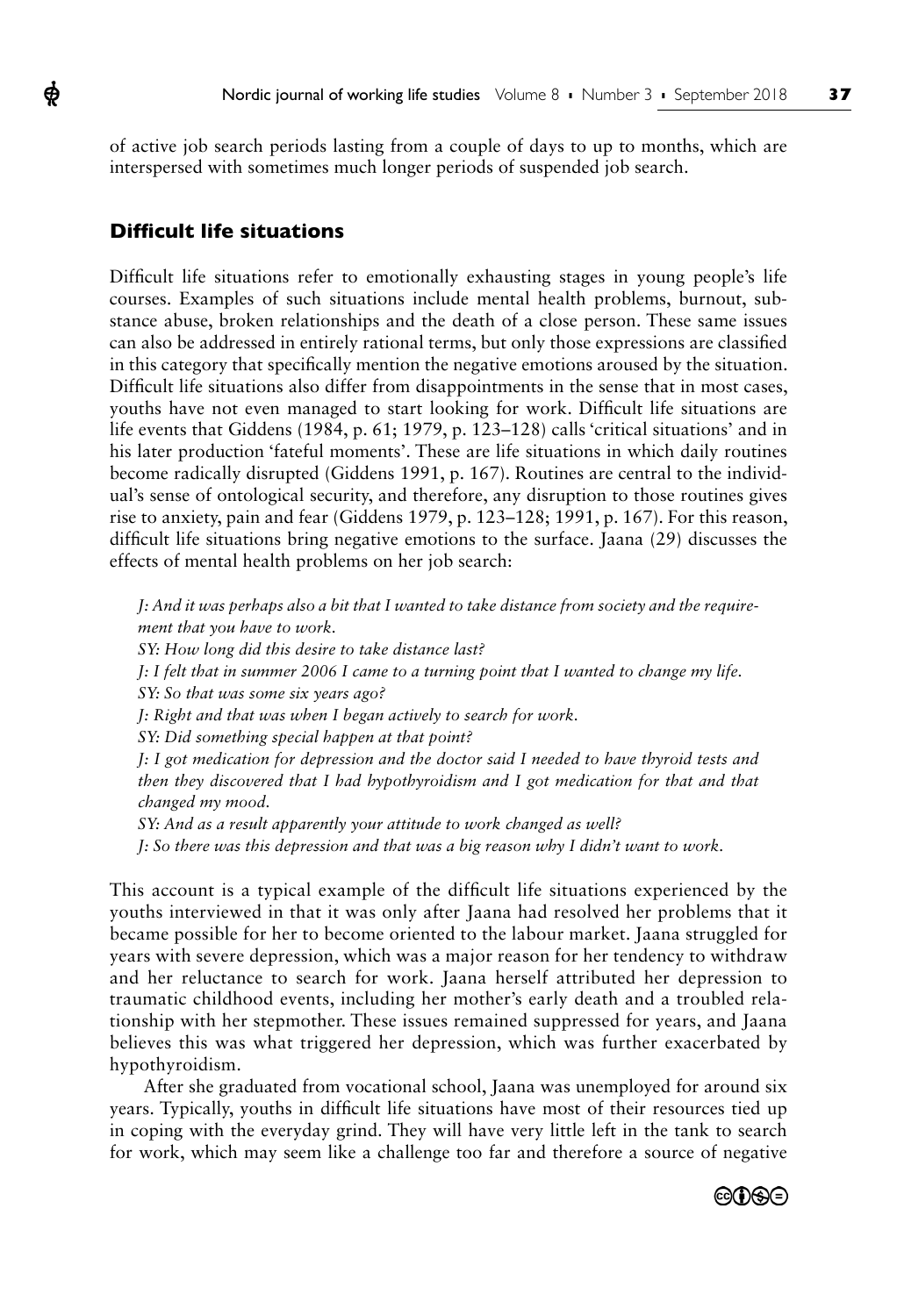emotions. Jaana says that 'I haven't been active [searching for work] because it all feels so difficult. Sometimes if I really put my head down I might have one day when I phone around', but that 'requires a huge effort and you can't do that every day'. This is indicative of a mental barrier to searching for work that has to be overcome in order be able to apply for jobs.

According to Giddens (1991, p. 167), individuals facing fateful moments may feel particularly bereft and suffer from a lack of psychic and social resources to cope with a difficult situation. They might be unable to solve their problems by themselves. Indeed, many of the interviewed youths who received no outside help continued to struggle with difficult life situations for prolonged periods. For Jaana, too, admission to care marked a clear turning point because when her depression began to lift, her interest in work was soon revived. Her unemployment ended as she began to study, and as soon as she graduated, she found a job in her own sector. Her future employment prospects are solid.

#### **Job search obstacles related to life values5**

Job search obstacles related to life values arise from what young people consider important or valuable in their life. They are based on young people's value choices and may therefore seem illogical or hard to understand to an outsider. Even so, the reluctance of the unemployed to participate in the social fabric of society can be understood in terms of strategic conduct. Wage employment is not necessarily an important value for young people; other aspects of life may well take precedence. People who attach little value to work will not have a very high level of job search intensity (Savaja 2000, p. 67). The explanations offered by the youth for their reluctance to search for work appear in the form of an alternative orientation or questions concerning the contents of work.

#### **Alternative orientation**

Job search problems associated with an alternative orientation call into question the meaning of work in the young individual's life as a whole. Youths with an alternative orientation harbour deep-seated resentment against the values of modern society, particularly wage employment, technology and materialism (Wrede-Jäntti 2003, p. 106–109; Wrede-Jäntti 2010, p. 109–110). In the life course of the young people interviewed for this research, periods of alternative orientation varied in length from a few weeks to more than a year. The most distinctive feature of this orientation is that the young individual places greater value on leisure or some other activity than on wage employment. Typically, these individuals will talk about taking a break, their own activities and the unimportance of work. Taking a break refers to periods of life when youths are officially unemployed but concentrate on spending free time or just chilling out. It often serves as a buffer between different life situations. Not all young people are actively searching for work, but they may be waiting for the start of a training course (Malmberg-Heimonen 2003, p. 44), a job or military service, or because they are expecting a baby. Short-term breaks are also taken in the early stages of unemployment. Sirpa (29) has just graduated from a nursing programme:

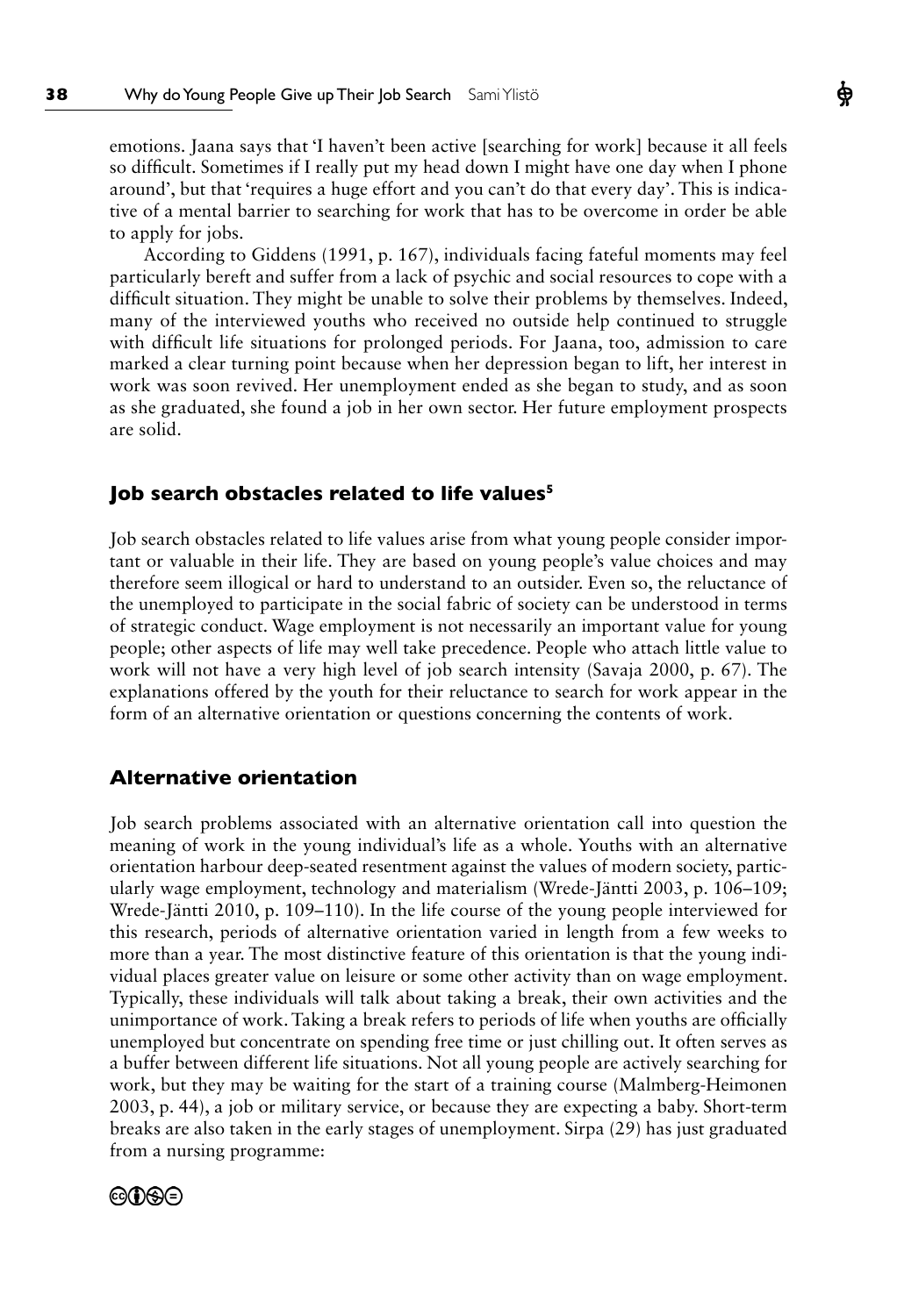*This two-year programme period was in fact quite intense and there were lots of job training placements and there were no holidays at all so I was bit like, now that I'm unemployed from Christmas I'll certainly register as an unemployed job seeker at the employment office and look around a bit, but I won't apply for anything. Just so that I could take a short break. And then when I felt I'd had my Christmas holidays I started to look for work again.*

Ф

Sirpa is a typical example of a young person who takes a short break after graduating (see also Sundvall 2013, p. 63). She temporarily values her own leisure as more important than searching for work. Even so it is fair to say that Sirpa is motivated to search for work, and there is no reason to believe she will have any long-term difficulty finding employment. Some, however, remain in this break mode for much longer. Among the interviewees, there were two young people who said they had been on a gap year after upper secondary school and before beginning their studies. I also interviewed one housewife who had spent about one year of her unemployment looking after her small child at home. As a rule, the youths interviewed describe their breaks as a passing stage of life. Yet, in a couple of cases, the youths' reluctance to search for work has been due their aversion to work in general. This is reflected in expressions of the perceived unimportance of work: 'wanted to be unemployed', 'forgot about job search' and 'had no interest'. Later, however, even these youths changed their mind and oriented themselves to the labour market.

The value of wage employment may also be superseded by personal interests and activities. Youths with an alternative orientation are keen to invest in what they think is most interesting in life, what they like and value most of all (Wrede-Jäntti 2003, p. 106). The youths said time and again that they did not want to spend their days doing nothing, and therefore had to invest much time and effort in finding outlets for selfrealization in alternative projects to wage employment. The following excerpt is from an interview with Daniel (23):

*I can say for sure that it would be extremely easy just to stay put and to build your life around social welfare and then just mess around with what you want. Whatever you want*  to do. When they say that I mean it didn't seem at all impossible to live your life outside *society. Just take advantage of what you can get out of society. Yeah and I mean it's just about concentrating on your own belly button.*

Although he is currently in workplace training, Daniel is leading an active life. He has several leisure interests and he is involved in organizations, voluntary work and organizing events. After upper secondary school, he spent a few years 'messing around' with his own stuff and was not interested in work. He has since changed his mind and is now committed to finding work. Daniel is an exceptional individual in the sense that he refers to social welfare as he explains his previous attitude to searching for work. He mentions the social services centre and the income support he received from the centre, which made possible the lifestyle he had at the time. Only three other interviewees mentioned the impact of the benefits or allowances they received to their job search. By all accounts, it seems that social security lowers the threshold for youths to adopt alternative lifestyles in that it guarantees them a basic income. Yet, a far more important incentive to adopting an alternative orientation is the difficult

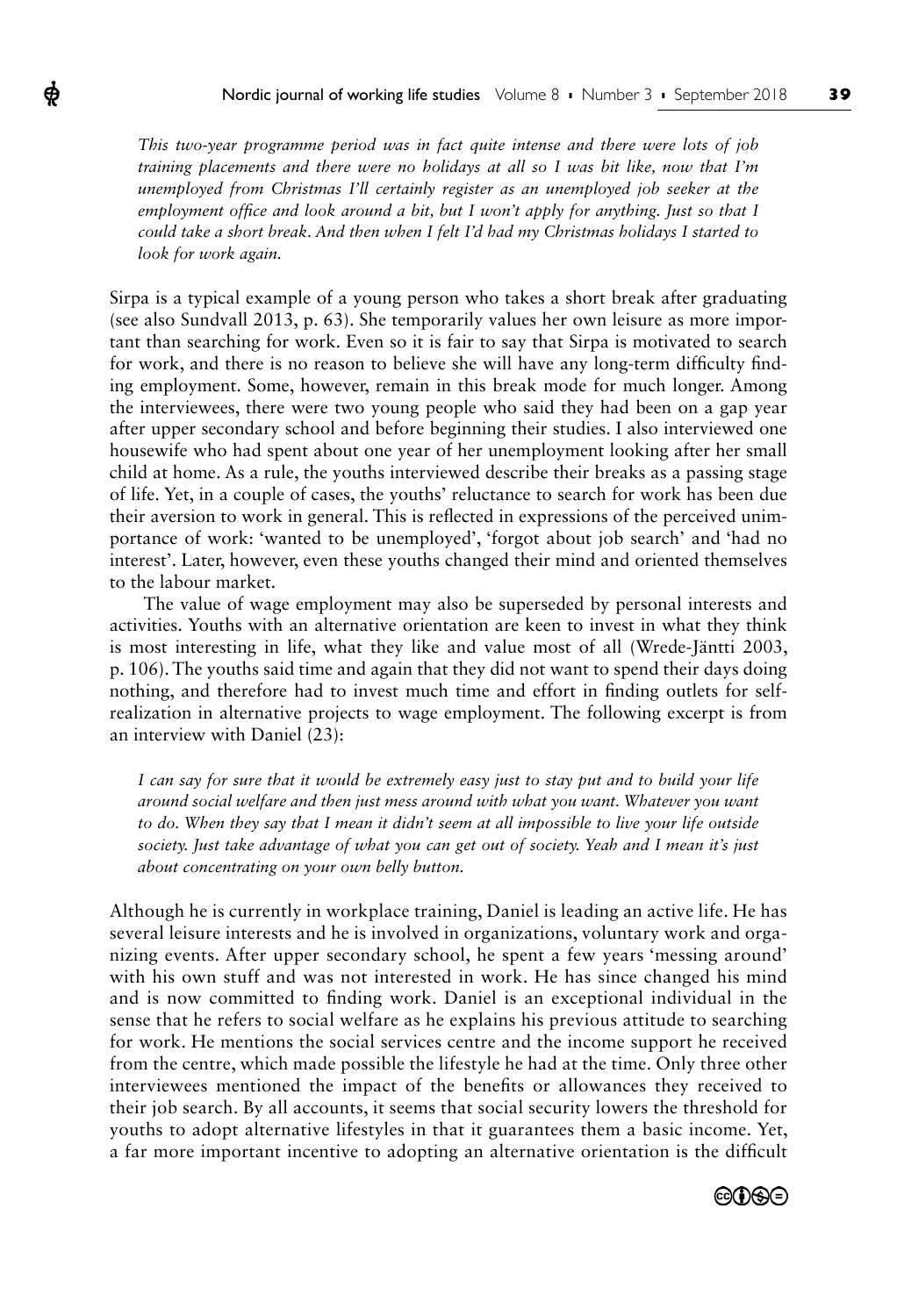labour market situation that makes it virtually impossible to find work. The logical strategic solution in this situation is to try and find meaningful content in one's life from sources other than wage employment.

## **Job content**

Job content is another reason why youths may drift into passivity in their search for work. The single most important aspect of work, for the vast majority of young people, is job content, what one actually will be doing on the job (Myllyniemi 2007, p. 39). This is clearly reflected in the interviews collected. A high level of education underscores the meaning of job content (Tuppurainen 2010, p. 18–19), which provides the motivational foundation for the choice of sector of employment in virtually all education and counselling ideologies in Finland (Tuohinen 1996, p. 81). Against this background, it is understandable that job content values are highly prominent in the interviews of long-term unemployed youths. Young people know what kind of work they would want to do and expect their job to provide opportunities for self-realization. They also expect to find a job commensurate with their skills and qualifications. Job content values narrow the range of jobs that young people will apply for. If jobs are not available that match their values, then job content issues may prevent the individual from searching for work at all. Jaakko (30) describes the influence of job content on his search for work:

*SY: What about searching for work? How active were you in terms of sending in job applications when vacancies were announced?*

*J: Well I could have been more active than I was, but the thing was that in many cases you really needed a lot of experience. Especially if you wanted a proper job as a chef, not just any old job, then the minimum requirement was at least two years' professional experience. I personally haven't been too keen on travelling all the way to Lapland or what have you, where it's easier to get a job, where you could have got that experience … [I've] really put down roots here in Jyväskylä.*

Jaakko refers to both rational arguments and job contents to explain his low job search intensity. His rational reasons include the lack of experience and his reluctance to move after work. However, he is also clear that he does not want to do odd jobs, but is keen to find work that matches his qualifications as chef. His reference to 'any old job' implies work that is not respected. Jaakko feels that his job search was hampered because he could not realistically expect to find work in Jyväskylä that was commensurate with his qualifications. The youths interviewed said that they would apply for jobs in other sectors when they were out of work for long periods, but would always do so with caution and consideration. Job content is not just a matter of opinion about what is and what is not meaningful work. It also has to do with how the individual's skills, training, qualifications and other characteristics can be applied to the concrete jobs available. Physical and mental limitations, for instance, may have a major influence on the kind of work that a young person can consider and accept. For instance, vertigo sufferer Risto (25) said he could have had a job removing snow from the top of buildings, and Liisa (20) said 'it would be embarrassing to throw up while you're changing old ladies' nappies'.

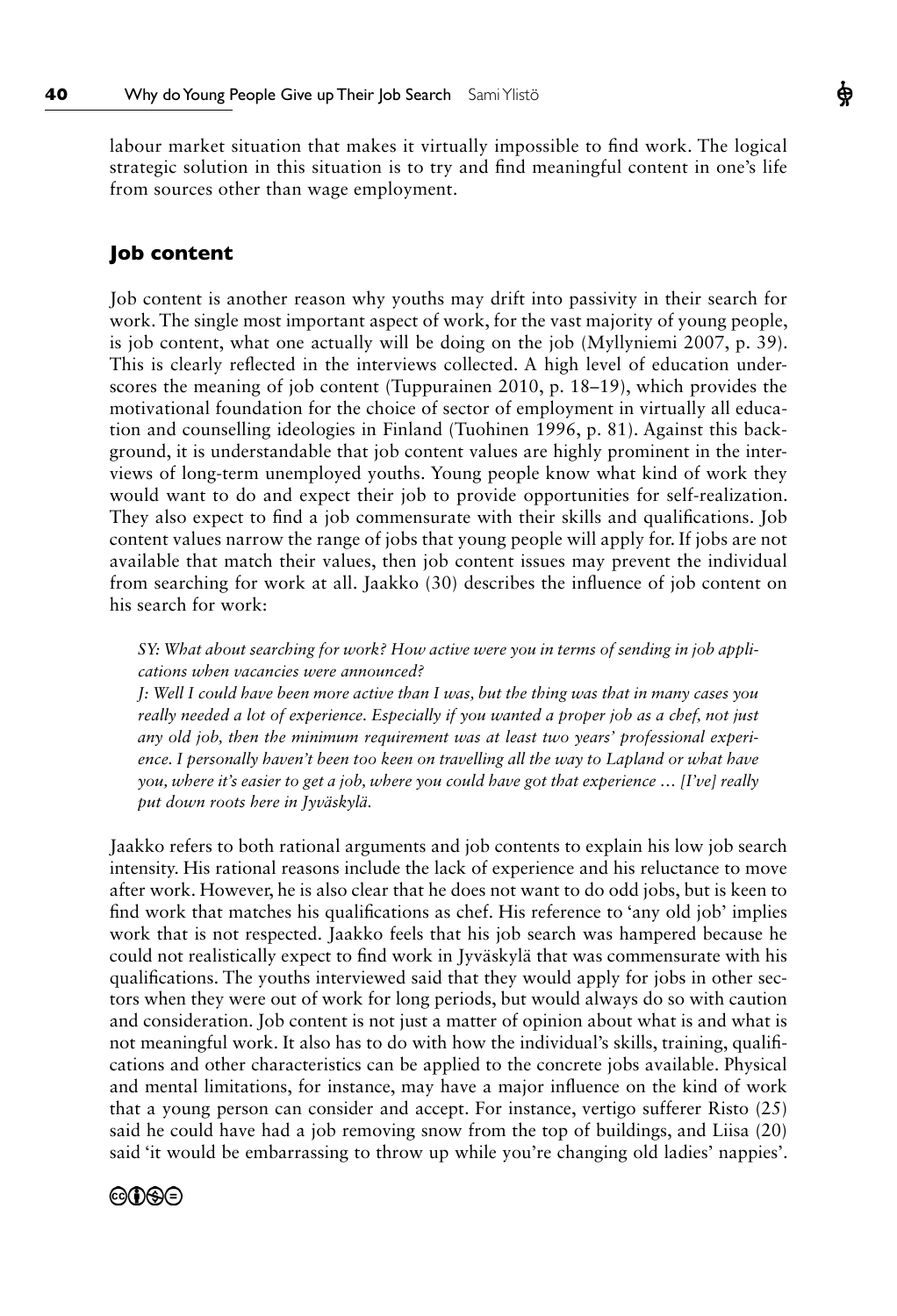Neither had applied for these jobs that the employment office had offered them because they thought the specific job tasks would have required unreasonable effort.

### **Conclusion**

ф

The interview data analysed in this research describe how long-term unemployed youths in central Finland view obstacles to job search. There seems to be a broad sense that looking for work is not really worth while: there is no real incentive because there just are not enough jobs to go around. The young people reacted to this in very different ways. Some chose not to search for work at all because of the mental stress involved, or because it arouses intense negative emotions. Emotional barriers come up in connection with disappointments and difficult life situations that must be overcome before it is possible to search for work in the first place. Others take a very rational view on the problems of searching for work: because of their lack of knowledge or because of the practical problems involved, it is sometimes unreasonable or indeed impossible for longterm unemployed youths to try and find work. A third approach that leads young people to abandon their search for work is based on their value choices. These choices have to do with job content and more generally with the meaning of work in the young individual's life. Employers' high demands and qualification requirements (Sundvall 2013, 63) make it virtually impossible for young people to find employment, especially if they have any disabilities. A logical strategic solution in this situation is to search for meaningful content in one's life within some other domain.

Giving up the search for work is a rather complex phenomenon. The youths interviewed here often discussed job search obstacles in various combinations. For the same reason, the decision to temporarily abandon one's job search cannot be seen as a purely individual choice. The young person's life history and environment have a major impact on the decisions they make. As Giddens (1984) shows in his theory, agency and structure are closely interwoven. Likewise, the references in young people's narratives to structural and individual obstacles to job search are closely intertwined. They mention a number of reasons that have to do with their individual life situations, but in many cases, these only become true obstacles to job search when the prevailing labour market situation is also taken into account. From a theoretical standpoint, there have no doubt been many opportunities in the lives of the youths interviewed that they have failed to grasp. In reality, they have faced numerous obstacles in their lives that have prevented them from recognizing or seizing these opportunities.

The results of this research have relevance in all countries where the unemployed are faced with similar requirements in the labour market. In the Nordic countries and most other Western societies, it is a common misunderstanding that unemployment is somehow linked to a lack of work ethics or some other personal shortcomings rather than to structural causes (Hobbins 2016, 43). Reflecting this misperception, labour market policies clearly fail to recognize the impact of labour market structures on the individual's strategic conduct. This failure is then reflected in an overemphasis on individual factors that affect job search behaviour. This simplistic view is almost the exact opposite to the reality faced by long-term unemployed youths. The main reason why they decide to abandon their job search from time to time lies in the strained labour market situation. The reason they soon resume their search, in turn, lies not only in the expectations

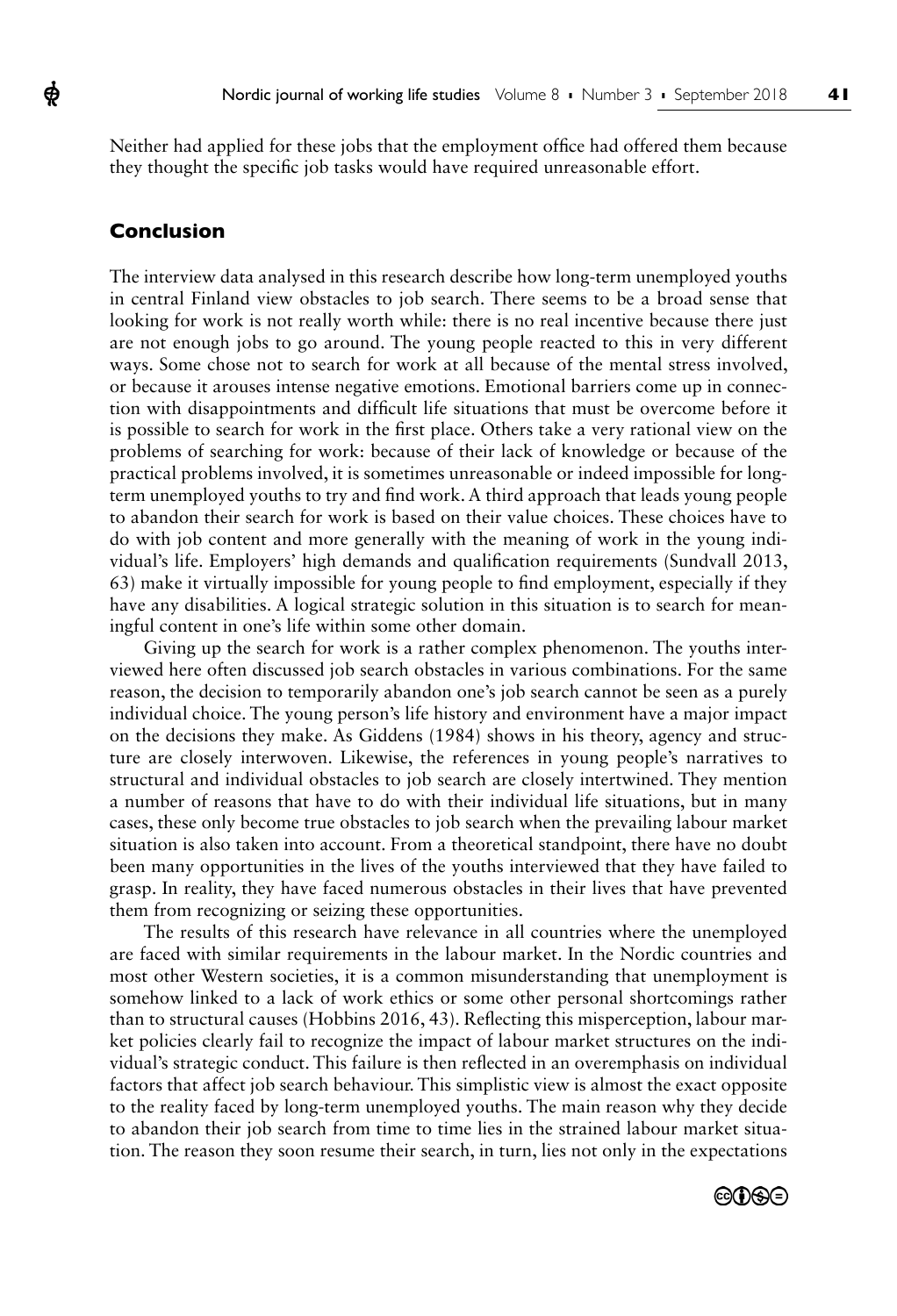of the society around them but also their willingness to find work. The long-term youth interviewed for this study considered employment a valuable goal. For this reason, weak work ethics cannot explain why the long-term unemployed youths decide to give up their job search. Instead, we need to turn our focus to the life situation of the youth and understand the structural labour market factors.

#### **References**

- Aaltio, E. (2014). Työllisyyspalvelujen toimintakykymittarin pilotointi. Työllisyyspalveluiden vaikuttavuus -projektin väliraportti. [Piloting a functional capacity scale for employment services. Interim project report.], Helsinki: Kuntaliitto.
- Aho, S. & Vehviläinen, J. (1997). Keppi ja porkkana. Tutkimus alle 20-vuotiaita aktivoivan työvoimapoliittisen uudistuksen vaikutuksista ja koulutuksen ulkopuolelle jäävistä nuorista. [Stick and carrot. Study on the impacts of a labour policy reform designed to activate young people aged under 20 and on young people excluded from education.], Helsinki: ESR-julkaisut 3/97.
- Bolinder, M. (1999). Söksbeteendets betydelse för chansen att hitta ett job. [Significance of job search behaviour for chances of finding a job.], Arbetsmarknad & Arbetsliv 5 (1): 45–62.
- Breen, R. (2005). Explaining cross-national variation in youth unemployment. Market and institutional factors, European Sociological Review 21(2): 125–134. doi: https://doi. org/10.1093/esr/jci008.
- Busk, H. (2014). Search in the Labour Markets. Empirical Evidence of the Role of Technology and Sanctions. Väitöskirja, Jyväskylä: Jyväskylä University School of Business and Economics (151).
- Cavanagh, S. (1997). Content analysis: concepts, methods and applications, Nurse Researcher 4 (3): 5-16. doi: [https://doi.org/10.7748/nr1997.04.4.3.5.c5869.](https://doi.org/10.7748/nr1997.04.4.3.5.c5869)
- Dietrich, H. (2012). Youth Unemployment in Europe. Theoretical Considerations and Empirical Findings, Bonn: Friedrich Ebert Stiftung.
- Elo, S. & Kyngäs, H. (2008). The qualitative content analysis process, Journal of Advanced Nursing 62(1): 107-115. doi: https://doi.org/10.1111/j.1365-2648.2007.04569.x.
- Emmons, R. (1992). Abstract versus concrete goals. Personal strivings level, physical illness and psychological well-being, Journal of Personality and Social Psychology 62(2): 292-300. doi: [https://doi.org/10.1037//0022-3514.62.2.292](https://doi.org/10.1037/0022-3514.62.2.292).
- Eurostat (2017). Newsrelease euroindicator 166/2017. October 2017.
- Feather, N. (1990). The Psychological Impact of Employment, New York: Springer-Verlag. doi: [https://doi.org/10.1007/978-1-4612-3250-6.](https://doi.org/10.1007/978-1-4612-3250-6)
- Folkman, S., Lazarus, R. & Dunkel-Schetter, C. & DeLongis, A. & Gruen, R. (1986). Dynamics of a stressful encounter: cognitive appraisal, coping and encounter outcomes, Journal of Personality and Social Psychology 50(5): 992–1003. doi: [https://doi.org/10.1037//0022-](https://doi.org/10.1037/0022-3514.50.5.992) [3514.50.5.992](https://doi.org/10.1037/0022-3514.50.5.992).
- Forssén, K. & Hakovirta, M. (1998). Work Incentives in Single Parent Families, Turku: Turun yliopisto, Sosiaalipolitiikan laitos. Series B/15.
- Fugate, M., Kinicki, A. & Ashford B. (2004). Employability: a psycho-social construct, its dimensions and applications, Journal of Vocational Behavior  $65(1)$ : 14–38. doi: [https://](https://doi.org/10.1016/j.jvb.2003.10.005) [doi.org/10.1016/j.jvb.2003.10.005.](https://doi.org/10.1016/j.jvb.2003.10.005)
- Giddens, A. (1991). Modernity and Self-Identity. Self and Society in the Late Modern Age, Stanford: Stanford University Press.
- Giddens, A. (1984). The Constitution of Society, Cambridge: Polity Press.
- Giddens, A. (1979). Central Problems in Social Theory: Action, Structure, and Contradiction in Social Analysis, Berkeley and Los Angeles: University of California Press.

Ф

## ©OSO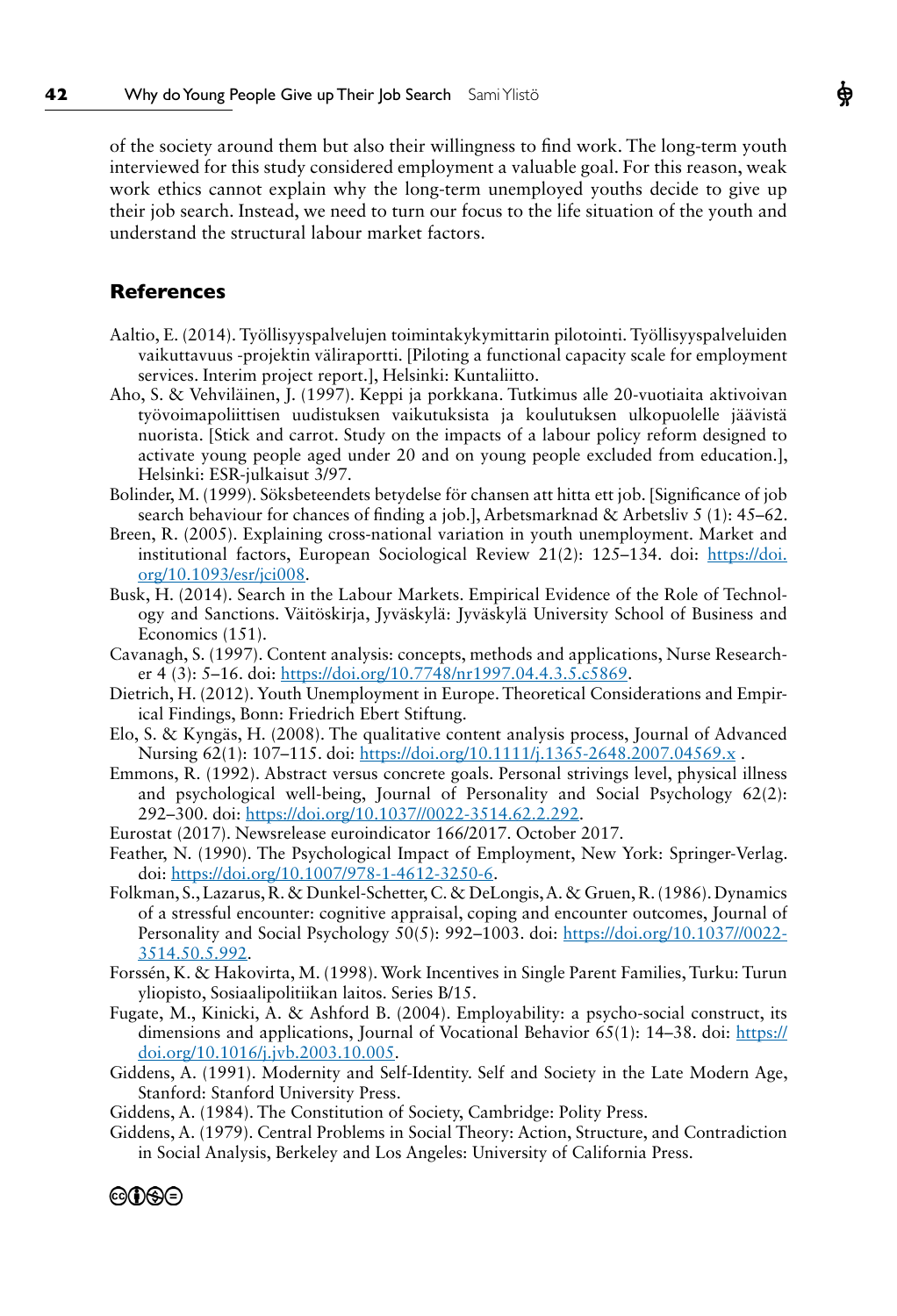Giele, J. & Elder, G. (1998). Life course research: development of a field. In: J. Giele & G. Elder (eds.) Methods of Life Course Research: Qualitative and Quantitative Approaches, London: Thousand Oaks: 5–27. doi: [https://doi.org/10.4135/9781483348919.n1.](https://doi.org/10.4135/9781483348919.n1)

ф

- Heiskala, R. (2000). Toiminta, tapa ja rakenne. Kohti konstruktionistista synteesiä yhteiskuntateoriassa. [Action, habit and structure. Towards a constructionist synthesis in social theory.], Helsinki: Gaudeamus.
- Hiilamo, H. (2003). Työ kannustaa enemmän kuin laskelmat osoittavat. [Work has stronger incentive effect than calculations indicate.], Yhteiskuntapolitiikka 68(1): 83–89.
- Hiilamo, H. (2010). Pitkäaikaistyöttömän sosiaaliset mahdollisuudet. [The social opportunities for the long-term unemployed.] In: H. Hiilamo & J. Saari (toim.) Hyvinvoinnin uusi politiikka - johdatus sosiaalisiin mahdollisuuksiin. [New welfare policy – an introduction to social opportunities.], Helsinki: Diakonia-ammattikorkeakoulu: 265–286.
- Hobbins, J. (2016). Young long-term unemployed and individualization of responsibility, Nordic Journal of Working Life Studies 6(2): 43–59. doi: [https://doi.org/10.19154/njwls.](https://doi.org/10.19154/njwls.v6i2.4965) [v6i2.4965](https://doi.org/10.19154/njwls.v6i2.4965).
- Holm, P. & Kyyrä, T. (1997). Tulojen vaikutus työmarkkinasiirtymiin. [Effect of incomes on labour market transitions.] VATT-tutkimuksia 40, Helsinki: VATT.
- Hämäläinen, K. & Ollikainen, V. (2004). Different Effects of Active Labour Market Programmes in the Early Stages of Young People's Unemployment. VATT-tutkimuksia 115, Helsinki: VATT.
- Hämäläinen, K. & Tuomala, J. (2006). Työvoimapoliittisten toimenpiteiden vaikutusten arviointi. [Evaluating the effects of labour policy measures.] Työpoliittinen tutkimus no: 315, Helsinki: Työministeriö.
- Hämäläinen, K. (2013). Aktivointipolitiikan talouspoliittiset tavoitteet, tulokset ja merkitys yhteiskunnassa. [Economic policy aims, outcomes and significance of activation policy in society.] In: V. Karjalainen & E. Keskitalo (toim.) Kaikki työuralle! Työttömien aktiivipolitiikkaa Suomessa. [Activating the unemployed in Finland.], Helsinki: THL: 173–189.
- Johansson, H. & Hviden, B. (2007). Re-activating the Nordic welfare states: do we find a distinct universalistic model? International Journal of Sociology and Social Policy 27(7): 334–346.
- Kanfer, R., Connie, W. & Kantrowitz, T. (2001). Job search and employment: a personalitymotivational analysis and meta-analytic review, Journal of Applies Psychology 86(5): 837–855. doi: [https://doi.org/10.1037//0021-9010.86.5.837](https://doi.org/10.1037/0021-9010.86.5.837).
- Karjalainen, V. (2013). Aktivointipolitiikan ajankohtaisuus. [Activation policy now.] In: E. Keskitalo & V. Karjalainen (toim.) Kaikki työuralle! Työttömien aktivointipolitiikkaa Suomessa. [Activating the unemployed in Finland.], Helsinki: THL: 207–224.
- Keskitalo, E. (2008). Balancing Social Citizenship and New Paternalism. Finnish Activation Policy and Street-level Practice in a Comparative Perspective. Research report 177, Helsinki: Stakes.
- Keskitalo, E. & Karjalainen, V. (2013). Mitä on aktivointi ja aktivointipolitiikka? [What is activation and activation policy?] In: Elsa Keskitalo & Vappu Karjalainen (toim.) Kaikki työuralle! Työttömien aktivointipolitiikkaa Suomessa. [Activation policy for the unemployment in Finland.], Helsinki: THL: 7–18.
- Kuvaja, A. (2011). Työttömien työnhakumotivaatio ja motivointi: Sosiaalitoimen työvalmentajien näkökulmia. [Motivating the unemployed to search for work: perspectives of social services' job coaches.], Helsingin yliopisto: Sosiaalityön erikoistumiskoulutuksen lisensiaatintutkimus.
- Lähteenmaa, J. (2010). Nuoret työttömät ja taistelu toimijuudesta. [The young unemployed and the battle for agency.] Työpoliittinen aikakauskirja 4/2010, Helsinki: Työministeriö: 51–63.
- Malmberg-Heimonen, I. (2003). Urbaanin nuoren työttömyys. [Unemployment of the urban youth.] In: I. Malmberg-Heimonen, L. Siurala & M. Wrede-Jäntti (toim.) Tulkintoja

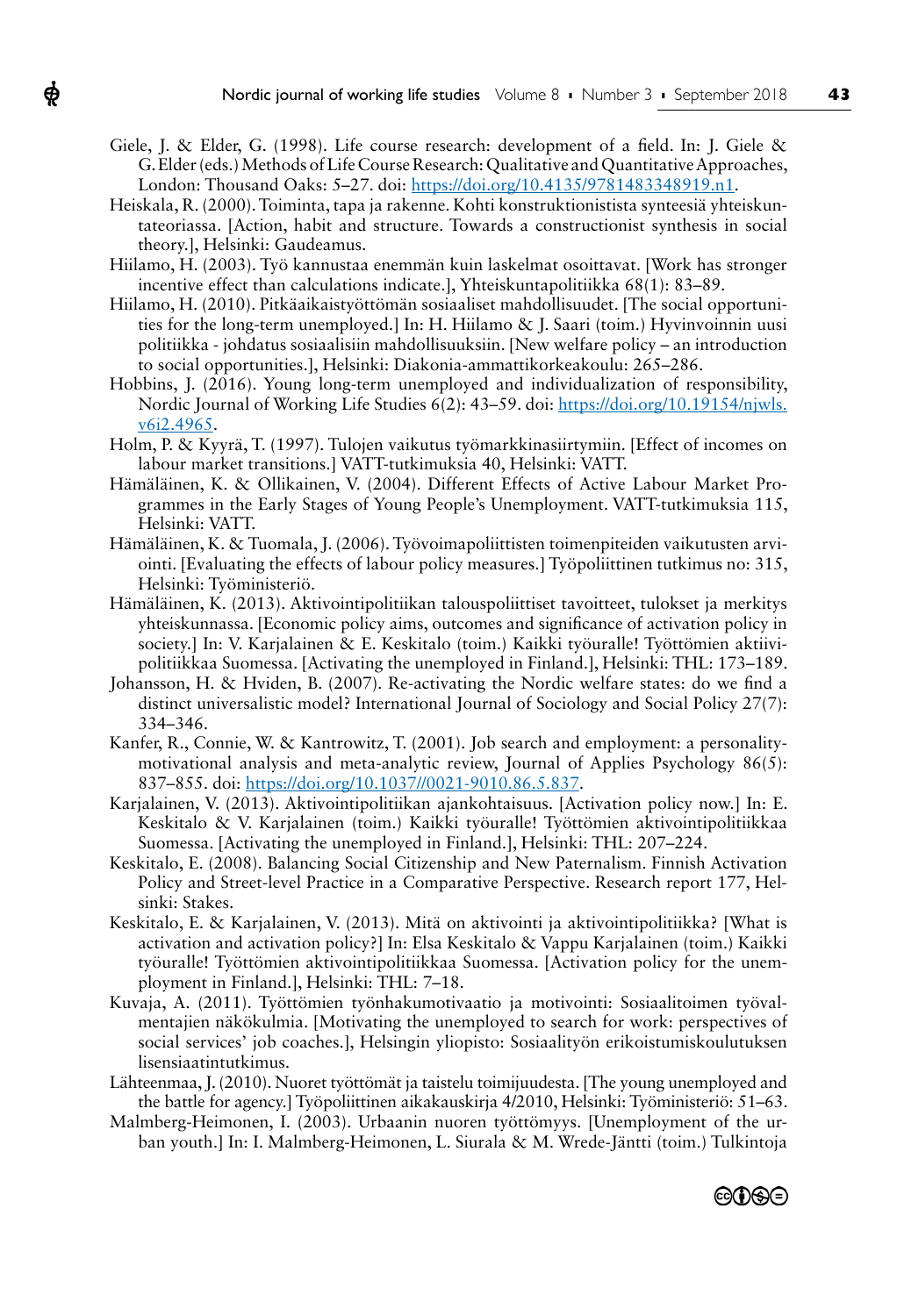nuorisotyöttömyydestä. [Interpretations of youth unemployment.], Helsinki: Kaupungin tietokeskus: 25–84.

- Miles, M. & Huberman, M. (1994). Qualitative Data Analysis. An Expanded Sourcebook, Thousand Oaks: Sage.
- Montén, S. & Tuomala, J. (2003). Alueellinen työttömyys ja pitkäaikaistyöttömyys 1990 luvulla. [Regional unemployment and long-term unemployment in the 1990s.], Helsinki: Valtion taloudellinen tutkimuskeskus.
- Myllyniemi, S. (2007). Perusarvot puntarissa. Nuorisobarometri 2007. [A survey of basic values among youths in 2007.] Nuorisotutkimusverkosto/Nuorisotutkimusseura, julkaisuja 79, Helsinki: Opetusministeriö.
- Myrskylä, P. (2010). Taantuma ja työttömyys. [Recession and unemployment.] Työ ja elinkeinoministeriön julkaisuja. Työ ja yrittäjyys 57/2010, Helsinki: Työ- ja elinkeinoministeriö.
- Nyyssölä, K. (2002). Valmennusta ja varastointia. Nuorten työllisyys ja työvoimapolitiikka 1960-luvulta 2000-luvulle. [Coaching and stockpiling. Youth employment and labour policy from the 1960s to the 2000s.] In: H. Silvennoinen (toim.) Nuorisopolitiikka Suomessa. 1960-luvulta 2000-luvulle. [Youth policy in Finland. From the 1960s to the 2000s.], Helsinki: Nuorisoasiain neuvottelukunta: 120–136.
- Parpo, A. (2007). Työllistymisen esteet. [Obstacles to employment.] Stakes Raportteja 11/2007, Helsinki: Stakes.
- Pedersen, P. & Smith N. (2001). Unemployment traps: do financial disincentives matter? European Sociological Review 18(3): 271–288.
- Pehkonen, J. (1998). Työmarkkinoiden kohtaanto ja alueelliset työttömyyserot. [Labour market mismatch and regional differences in unemployment.] In: M. Pohjola. (toim.) Suomalainen työttömyys. [Finnish unemployment.], Helsinki: Taloustieto: 317–336.
- Riley, M. (1998). A life course approach: autobiografical notes. In: J. Giele & G. Elder (eds.) Methods of Life Course Research: Qualitative and Quantitative Approaches, London: Thousand Oaks: 28–51.doi:<https://doi.org/10.4135/9781483348919.n2>.
- Ryan, R. & Deci, E. (2004). An overview of self-determination theory. An organismic dialectical perspective. In: E., Deci & R., Richard (eds.) Handbook of Self-Determination theory, Rochester: University of Rochester Press: 3–33.
- Savaja, E. (2000). Työttömien ja työvoimapoliittisissa toimenpiteissä olevien työnhakukäyttäytyminen. [Job search behaviour of the unemployed and participants in active labour policy measures.], Helsinki: Taloustieto.
- Sundvall, S. (2013). Nuorten työnhakuun liittyviä kokemuksia Uudeltamaalta. [Young people's experiences of job search in Uusimaa.] Työpoliittinen aikakauskirja 4/2014, Helsinki: Työ- ja elinkeinoministeriö: 60–64.
- Terävä, E., Virtanen, P., Uusikylä, P. & Köppä, L. (2011). Vaikeasti työllistyvien tilannetta ja palveluita selvittävä tutkimus. [Study on the situation and services available for the hard-toemploy.] Työ- ja elinkeinoministeriön julkaisuja. Työ ja yrittäjyys. 23/2011, Helsinki: Edita.
- Thompson, Spencer (2013). States of Uncertainty. Youth Unemployment in Europe, London: Institute for Public Policy Research.
- Tuohinen, T. (1996). Isät, pojat ja pärjäämisen henki. [Fathers, sons and the spirit of managing.] In: T. Hoikkala (toim.) Miehenkuvia. Välähdyksiä nuorista miehistä Suomessa. [Images of young men in Finland.], Helsinki: Gaudeamus: 66–101.
- Tuppurainen, S. (2010). Nuorten asenteita työtä, työn sisältöä ja koulutusta kohtaan. [Young people's attitudes to work, job content and training.] Työpoliittinen aikakauskirja 4/2010, Helsinki: Työministeriö: 14–22.
- Vanteenskiste, M., Lens, W., De Witte, S., De Witte, H. & Deci, E. (2004). The 'why' and 'why not' of job search behavior. Their relation to searching, unemployment experience and well-being, European Journal of Social Psychology 34(3): 345–363.

Ф

#### ©OSO